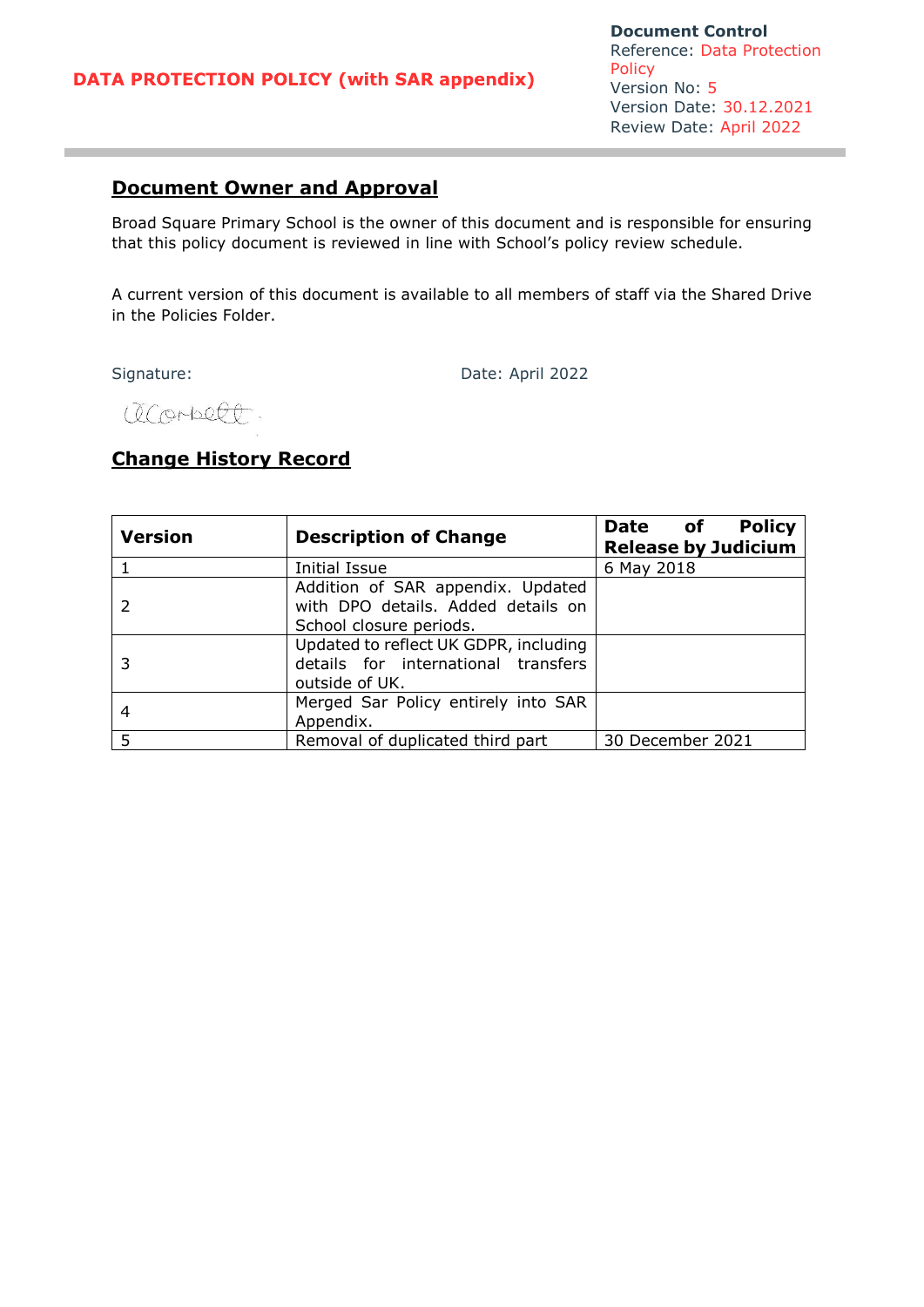# **Data Protection Policy**

### **Introduction**

The UK General Data Protection Regulation (UK GDPR) ensures a balance between an individual's rights to privacy and the lawful processing of personal data undertaken by organisations in the course of their business. It aims to protect the rights of individuals about whom data is obtained, stored, processed or supplied and requires that organisations take appropriate security measures against unauthorised access, alteration, disclosure or destruction of personal data.

The School will protect and maintain a balance between data protection rights in accordance with the UK GDPR. This policy sets out how we handle the personal data of our pupils, parents, suppliers, employees, workers and other third parties.

This policy does not form part of any individual's terms and conditions of employment with the School and is not intended to have contractual effect. Changes to data protection legislation will be monitored and further amendments may be required to this policy in order to remain compliant with legal obligations.

All members of staff are required to familiarise themselves with its content and comply with the provisions contained in it. Breach of this policy will be treated as a disciplinary offence which may result in disciplinary action under the School's Disciplinary Policy and Procedure up to and including summary dismissal depending on the seriousness of the breach.

## **Section 1 – Definitions**

#### **Personal data**

Personal data is any information relating to an individual where the individual can be identified (directly or indirectly) from that data alone or in combination with other identifiers we possess or can reasonably access. This includes special category data and pseudonymised personal data but excludes anonymous data or data that has had the identity of an individual permanently removed.

Personal data can be factual (for example, a name, email address, location or date of birth) or an opinion about that person's actions or behaviour.

Personal data will be stored either electronically or as part of a structured manual filing system in such a way that it can be retrieved automatically by reference to the individual or criteria relating to that individual.

### **Special Category Data**

Previously termed "Sensitive Personal Data", Special Category Data is similar by definition and refers to data concerning an individual Data Subject's racial or ethnic origin, political or religious beliefs, trade union membership, physical and mental health, sexuality, biometric or genetic data and personal data relating to criminal offences and convictions.

**Data Subject**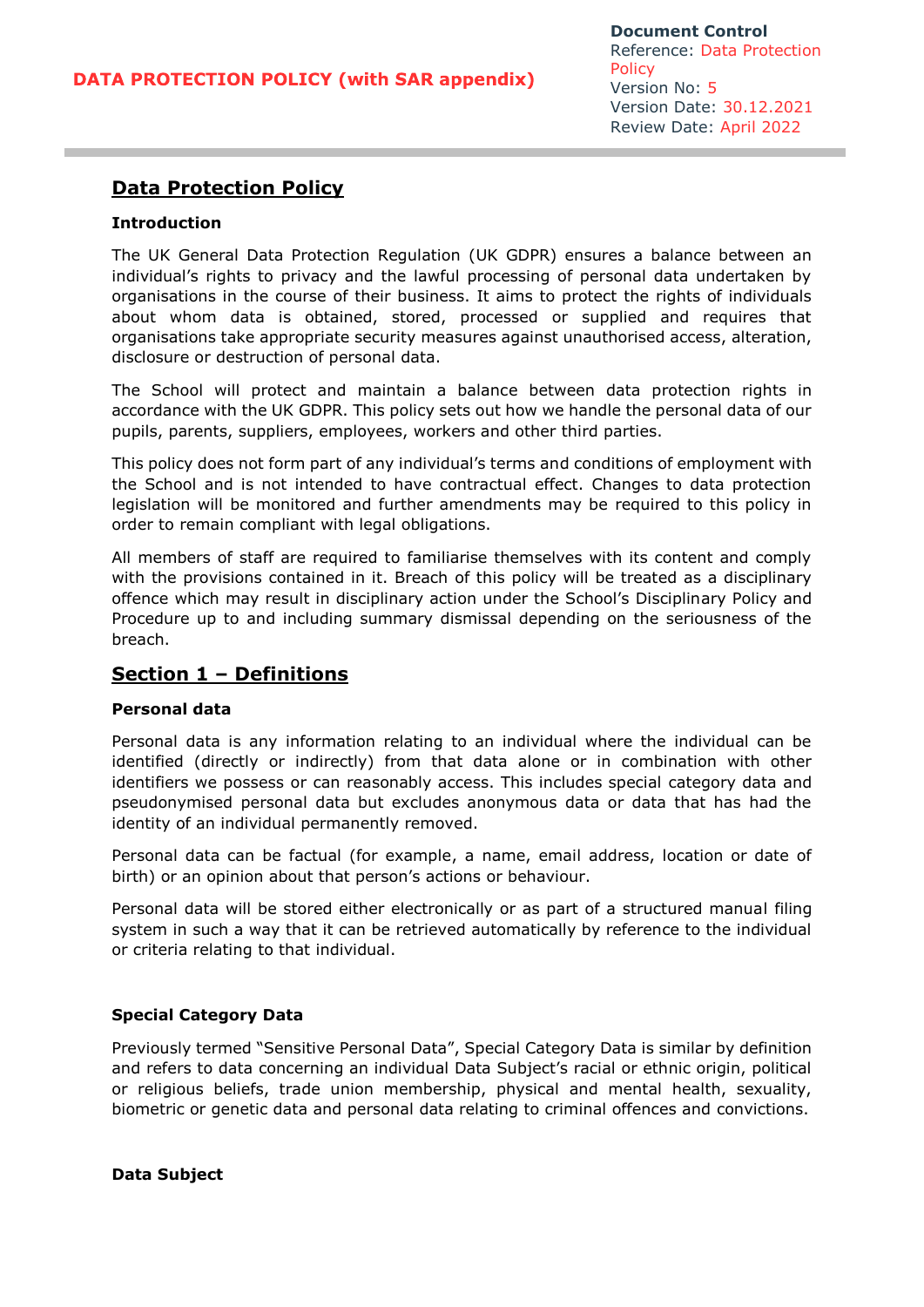An individual about whom such information is stored is known as the Data Subject. It includes but is not limited to employees.

### **Data Controller**

The organisation storing and controlling such information (i.e. the School) is referred to as the Data Controller.

#### **Processing**

Processing data involves any activity that involves the use of personal data. This includes but is not limited to: obtaining, recording or holding data or carrying out any operation or set of operations on that data such as organisation, amending, retrieving, using, disclosing, erasing or destroying it. Processing also includes transmitting or transferring personal data to third parties.

#### **Automated Processing**

Any form of automated processing of personal data consisting of the use of personal data to evaluate certain personal aspects relating to an individual, in particular to analyse or predict aspects concerning that individual's performance at work, economic situation, health, personal preferences, interests, reliability, behaviour, location or movements.

An example of automated processing includes profiling and automated decision making. Automatic decision making is when a decision is made which is based solely on automated processing (without human intervention) which produces legal effects or significantly affects an individual. Automated decision making is prohibited except in exceptional circumstances.

#### **Data Protection Impact Assessment (DPIA)**

DPIAs are a tool used to identify risks in data processing activities with a view to reducing them.

#### **Criminal Records Information**

This refers to personal information relating to criminal convictions and offences, allegations, proceedings, and related security measures.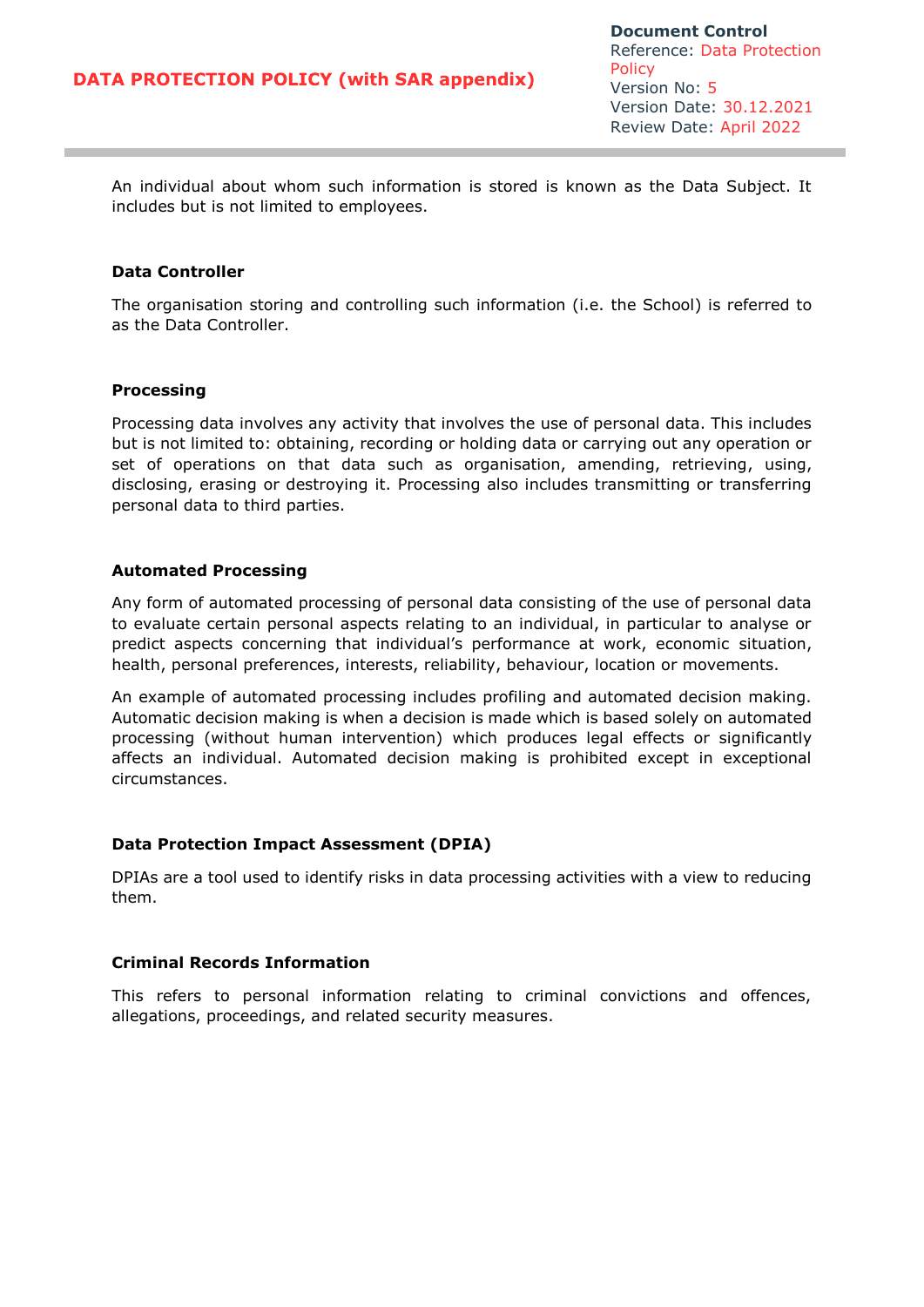## **Section 2 – When can School process personal data?**

#### **Data Protection Principles**

The School are responsible for and adhere to the principles relating to the processing of personal data as set out in the UK GDPR.

The principles the School must adhere to are set out below.

### **Principle 1: Personal data must be processed lawfully, fairly and in a transparent manner**

The School only collect, process and share personal data fairly and lawfully and for specified purposes. The School must have a specified purpose for processing personal data and special category data as set out in the UK GDPR.

Before the processing starts for the first time we will review the purposes of the particular processing activity and select the most appropriate lawful basis for that processing. We will then regularly review those purposes whilst processing continues in order to satisfy ourselves that the processing is necessary for the purpose of the relevant lawful basis (i.e. that there is no other reasonable way to achieve that purpose).

### *Personal Data*

The School may only process a data subject's personal data if one of the following fair processing conditions are met: -

- The data subject has given their consent;
- The processing is necessary for the performance of a contract with the data subject or for taking steps at their request to enter into a contract;
- To protect the data subject's vital interests;
- To meet our legal compliance obligations (other than a contractual obligation);
- To perform a task in the public interest or in order to carry out official functions as authorised by law;
- For the purposes of the School's legitimate interests where authorised in accordance with data protection legislation. This is provided that it would not prejudice the rights and freedoms or legitimate interests of the data subject.

### *Special Category Data*

The School may only process special category data if they are entitled to process personal data (using one of the fair processing conditions above) AND one of the following conditions are met: -

The data subject has given their explicit consent;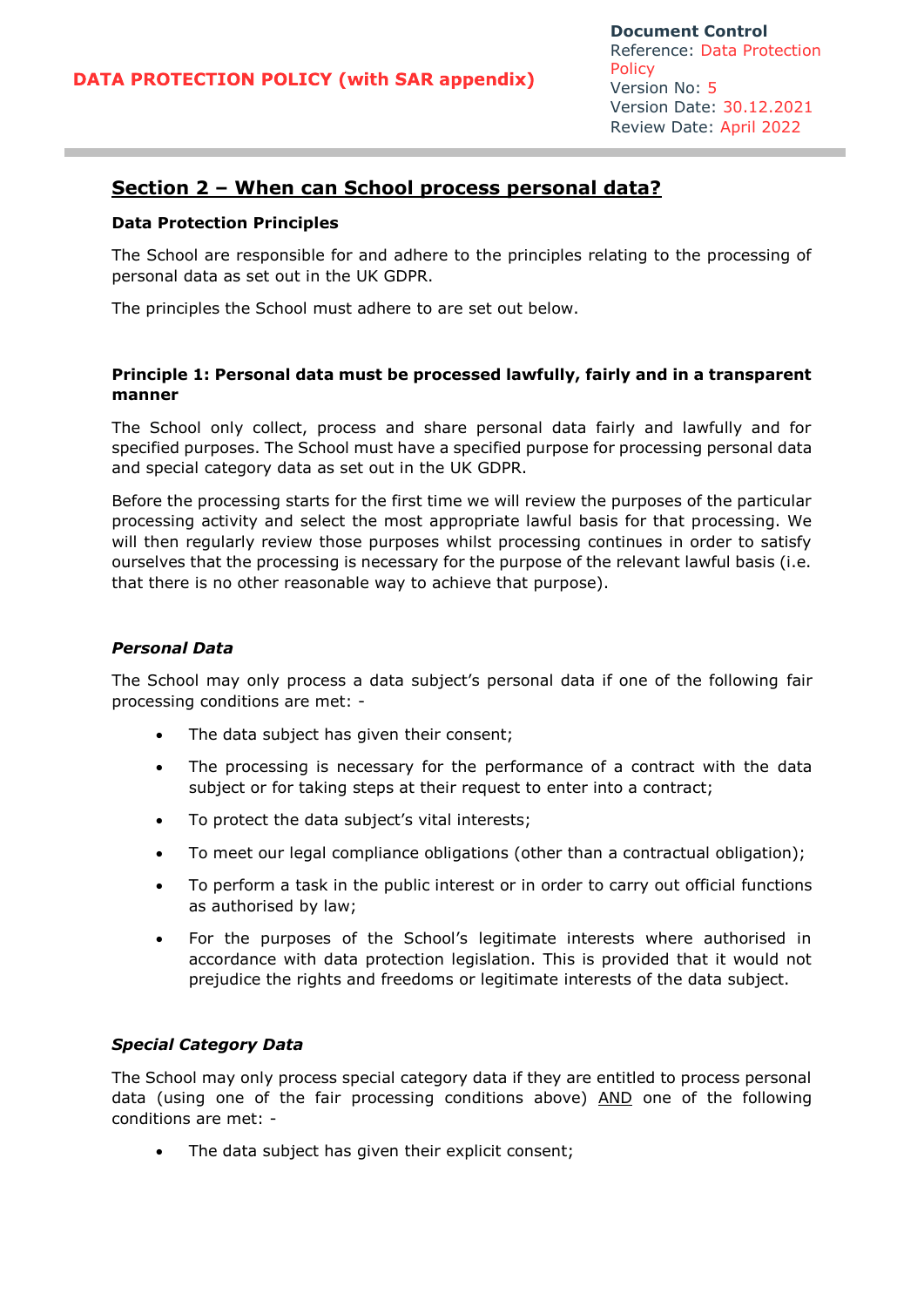- The processing is necessary for the purposes of exercising or performing any right or obligation which is conferred or imposed on the School in the field of employment law, social security law or social protection law. This may include, but is not limited to, dealing with sickness absence, dealing with disability and making adjustments for the same, arranging private health care insurance and providing contractual sick pay;
- To protect the data subject's vital interests;
- To meet our legal compliance obligations (other than a contractual obligation);
- Where the data has been made public by the data subject;
- To perform a task in the substantial public interest or in order to carry out official functions as authorised by law;
- Where it is necessary for the purposes of preventive or occupational medicine, for the assessment of the working capacity of the employee, medical diagnosis, the provision of health or social care or treatment or the management of health or social care systems and services;
- Where it is necessary for reasons of public interest in the area of public health;
- The processing is necessary for archiving, statistical or research purposes.

The School identifies and documents the legal grounds being relied upon for each processing activity.

### *Consent*

Where the School relies on consent as a fair condition for processing (as set out above), it will adhere to the requirements set out in the UK GDPR.

Consent must be freely given, specific, informed and be an unambiguous indication of the data subject's wishes by which they signify agreement to the processing of personal data relating to them. Explicit consent requires a very clear and specific statement to be relied upon (i.e. more than just mere action is required).

A data subject will have consented to processing of their personal data if they indicate agreement clearly either by a statement or positive action to the processing. Consent requires affirmative action so silence, pre-ticked boxes or inactivity will not amount to valid consent.

Data subjects must be easily able to withdraw consent to processing at any time and withdrawal must be promptly honoured.

If explicit consent is required, the School will normally seek another legal basis to process that data. However, if explicit consent is required, the data subject will be provided with full information in order to provide explicit consent.

The School will keep records of consents obtained in order to demonstrate compliance with consent requirements under the UK GDPR.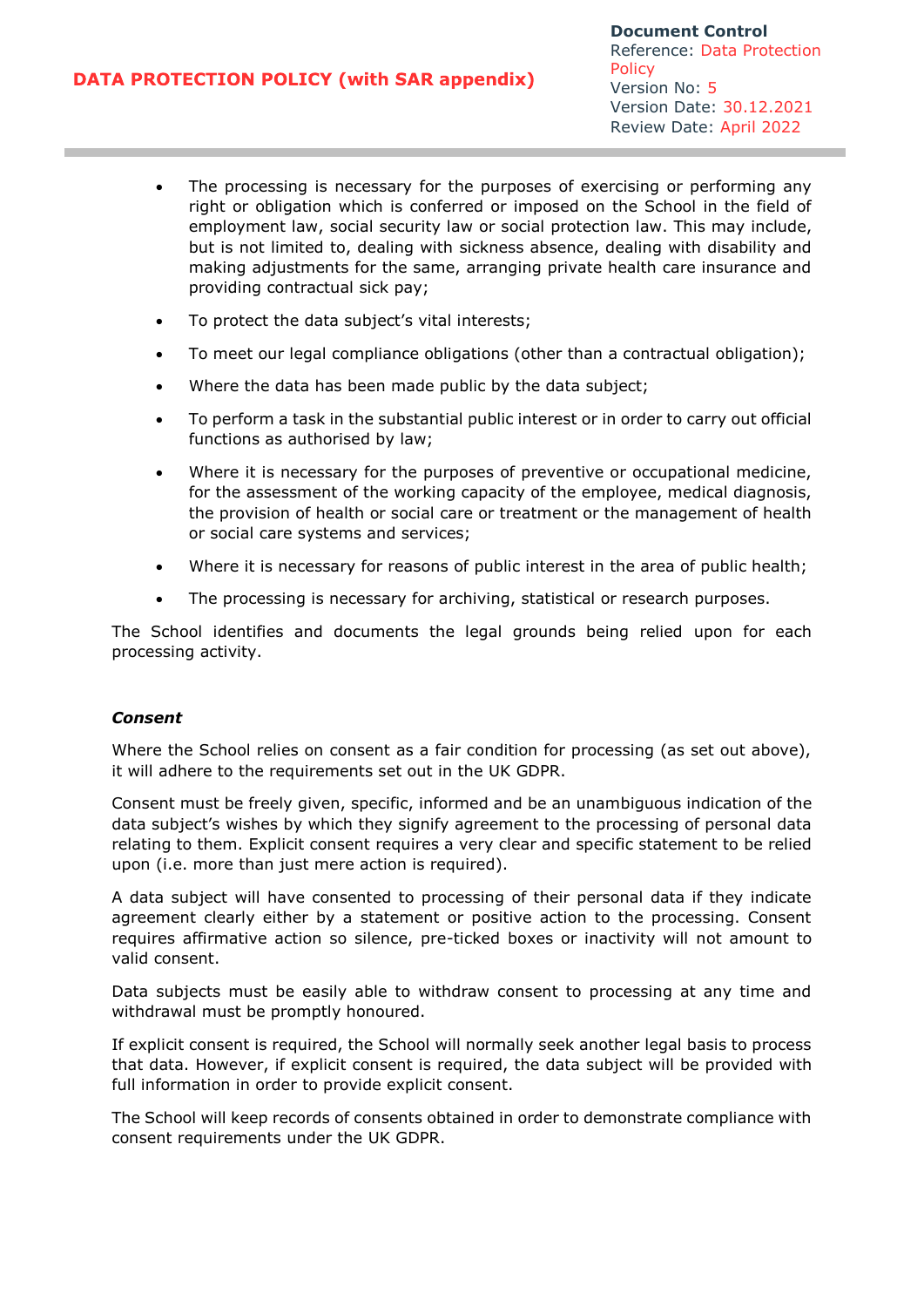### **Principle 2: Personal data must be collected only for specified, explicit and legitimate purposes**

Personal data will not be processed in any matter that is incompatible with the legitimate purposes.

The School will not use personal data for new, different or incompatible purposes from that disclosed when it was first obtained unless we have informed the data subject of the new purpose (and they have consented where necessary).

### **Principle 3: Personal data must be adequate, relevant and limited to what is necessary in relation to the purposes for which it is processed**

The School will only process personal data when our obligations and duties require us to. We will not collect excessive data and ensure any personal data collected is adequate and relevant for the intended purposes.

When personal data is no longer needed for specified purposes, the School shall delete or anonymise the data. [Please refer to the School's Data Retention Policy for further guidance].

### **Principle 4: Personal data must be accurate and, where necessary, kept up to date**

The School will endeavour to correct or delete any inaccurate data being processed by checking the accuracy of the personal data at the point of collection and at regular intervals afterwards. We will take all reasonable steps to destroy or amend inaccurate or out of date personal data.

Data subjects also have an obligation to ensure that their data is accurate, complete, up to date and relevant. Data subjects have the right to request rectification to incomplete or inaccurate data held by the School.

### **Principle 5: Personal data must not be kept in a form which permits identification of data subjects for longer than is necessary for the purposes for which the data is processed**

Legitimate purposes for which the data is being processed may include satisfying legal, accounting or reporting requirements. The School will ensure that they adhere to legal timeframes for retaining data.

We will take reasonable steps to destroy or erase from our systems all personal data that we no longer require. We will also ensure that data subjects are informed of the period for which data is stored and how that period is determined in our privacy notices.

Please refer to the School's Retention Policy for further details about how the School retains and removes data.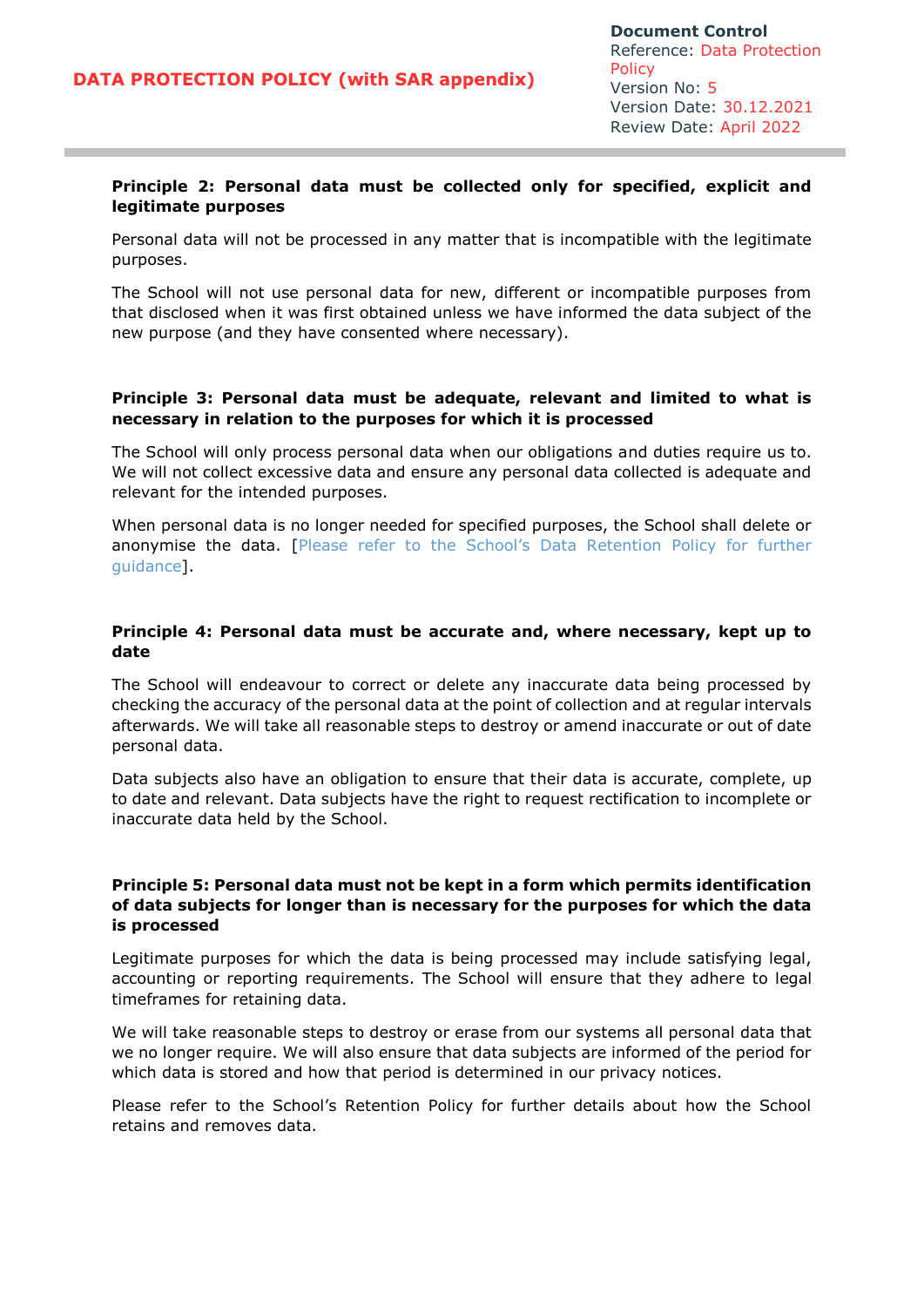### **Principle 6: Personal data must be processed in a manner that ensures its security using appropriate technical and organisational measures to protect against unauthorised or unlawful processing and against accidental loss, destruction or damage**

In order to assure the protection of all data being processed, the School will develop, implement and maintain reasonable safeguard and security measures. This includes using measures such as: -

- Encryption;
- Pseudonymisation (this is where the School replaces information that directly or indirectly identifies an individual with one or more artificial identifiers or pseudonyms so that the person to whom the data relates cannot be identified without the use of additional information which is meant to be kept separately and secure);
- Ensuring authorised access on both hard copy and electronic files (i.e. that only people who have a need to know the personal data are authorised to access it);
- Adhering to confidentiality principles;
- Ensuring personal data is accurate and suitable for the process for which it is processed.

The School follow procedures and technologies to ensure security and will regularly evaluate and test the effectiveness of those safeguards to ensure security in processing personal data.

The School will only transfer personal data to third party service providers who agree to comply with the required policies and procedures and agree to put adequate measures in place.

Full details on the School's security measures are set out in the School's Information Security Policy.

### *Sharing Personal Data*

The School will generally not share personal data with third parties unless certain safeguards and contractual arrangements have been put in place. The following points will be considered:

- Whether the third party has a need to know the information for the purposes of providing the contracted services;
- Whether sharing the personal data complies with the privacy notice that has been provided to the data subject and, if required, the data subject's consent has been obtained;
- Whether the third party has agreed to comply with the required data security standards, policies and procedures and implemented adequate security measures;
- Whether the transfer complies with any applicable cross border transfer restrictions; and
- Whether a fully executed written contract that contains UK GDPR approved third party clauses has been obtained.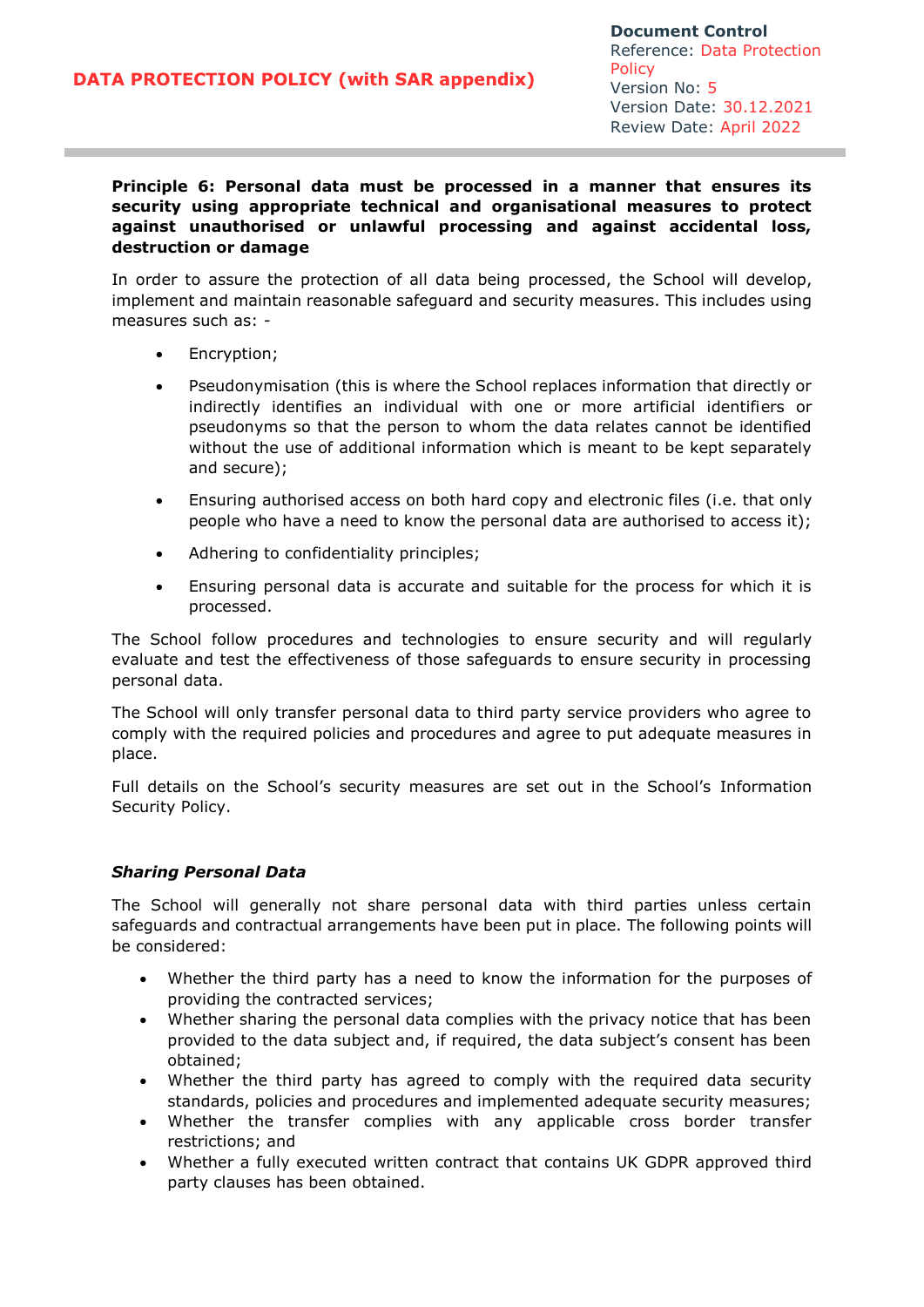There may be circumstances where the School is required either by law or in the best interests of our pupils, parents or staff to pass information onto external authorities, for example, the Local Authority, Ofsted or the department of health. These authorities are up to date with data protection law and have their own policies relating to the protection of any data that they receive or collect.

The intention to share data relating to individuals to an organisation outside of the School shall be clearly defined within written notifications including details and the basis for sharing the data.

### *Transfer of Data Outside the European Economic Area (EEA)*

The UK GDPR restricts data transfers to countries outside the EEA in order to ensure that the level of data protection afforded to individuals by the UK GDPR is not undermined.

The School will not transfer data to another country outside of the EEA without appropriate safeguards being in place and in compliance with the UK GDPR. All staff must comply with the School's guidelines on transferring data outside of the EEA. For the avoidance of doubt, a transfer of data to another country can occur when you transmit, send, view or access that data in that particular country.

### *Transfer of Data Outside the UK*

The School may transfer personal information outside the UK and/or to international organisations on the basis that the country, territory or organisation is designated as having an adequate level of protection. Alternatively, the organisation receiving the information has provided adequate safeguards by way of binding corporate rules, Standard Contractual Clauses or compliance with an approved code of conduct.

## **Section 3 – Data Subject's Rights and Requests**

Personal data must be made available to data subjects as set out within this policy and data subjects must be allowed to exercise certain rights in relation to their personal data. The rights data subjects have in relation to how the School handle their personal data are set out below: -

- (a) (Where consent is relied upon as a condition of processing) To withdraw consent to processing at any time;
- (b) Receive certain information about the School's processing activities;
- (c) Request access to their personal data that we hold (see "Subject Access Requests" at Appendix 1);
- (d) Prevent our use of their personal data for marketing purposes;
- (e) Ask us to erase personal data if it is no longer necessary in relation to the purposes for which it was collected or processed or to rectify inaccurate data or to complete incomplete data;
- (f) Restrict processing in specific circumstances;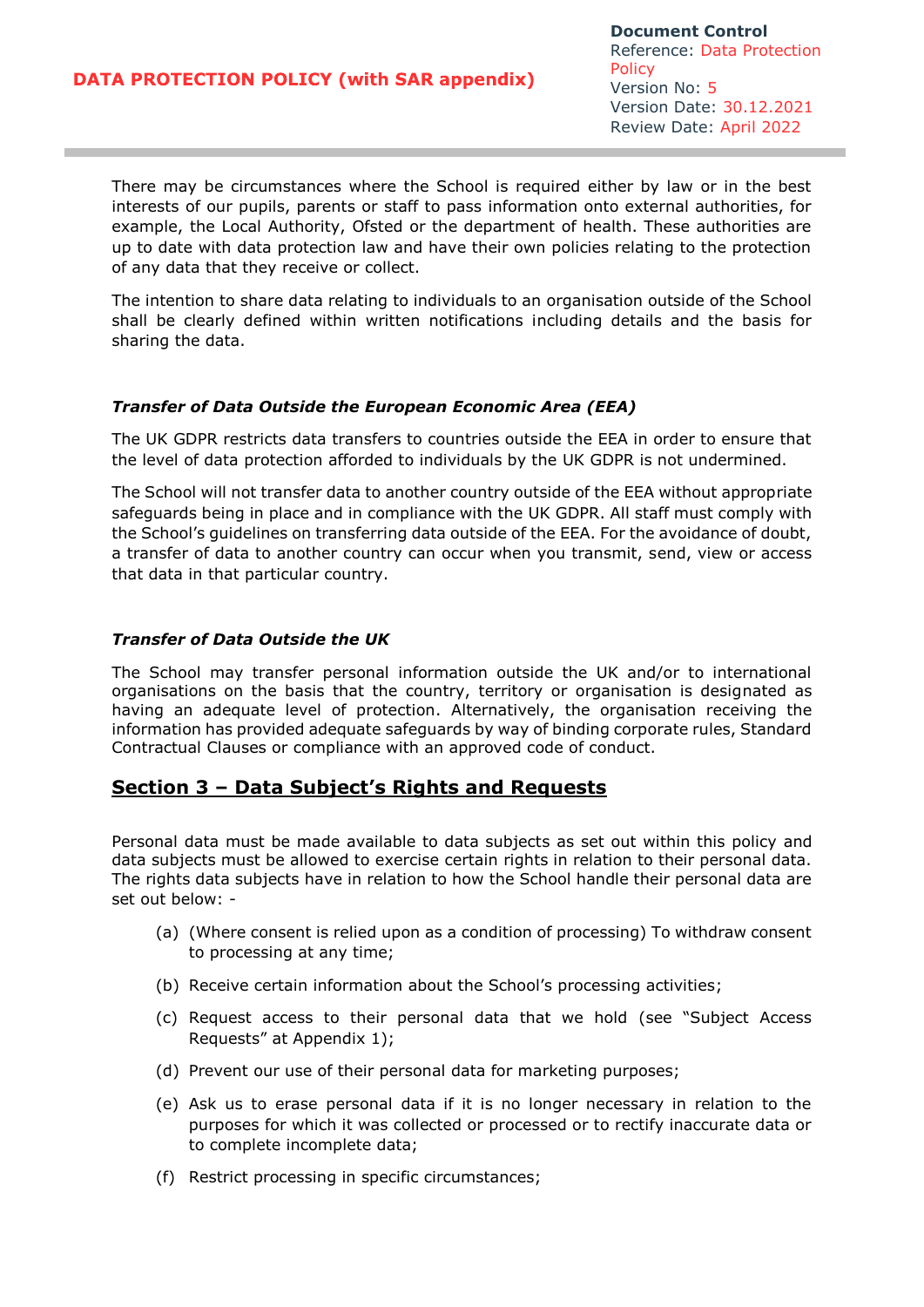- (g) Challenge processing which has been justified on the basis of our legitimate interests or in the public interest;
- (h) Request a copy of an agreement under which personal data is transferred outside of the EEA;
- (i) Object to decisions based solely on automated processing;
- (j) Prevent processing that is likely to cause damage or distress to the data subject or anyone else;
- (k) Be notified of a personal data breach which is likely to result in high risk to their rights and freedoms;
- (l) Make a complaint to the supervisory authority; and
- (m) In limited circumstances, receive or ask for their personal data to be transferred to a third party in a structured, commonly used and machine readable format.

If any request is made to exercise the rights above, it is a requirement for the relevant staff member within the School to verify the identity of the individual making the request.

### *Direct Marketing*

The School are subject to certain rules and privacy laws when marketing. For example, a data subject's prior consent will be required for electronic direct marketing (for example, by email, text or automated calls).

The School will explicitly offer individuals the opportunity to object to direct marketing and will do so in an intelligible format which is clear for the individual to understand. The School will promptly respond to any individual objection to direct marketing.

#### *Employee Obligations*

Employees may have access to the personal data of other members of staff, suppliers, parents or pupils of the School in the course of their employment or engagement. If so, the School expects those employees to help meet the School's data protection obligations to those individuals. Specifically, you must: -

- Only access the personal data that you have authority to access, and only for authorised purposes;
- Only allow others to access personal data if they have appropriate authorisation;
- Keep personal data secure (for example, by complying with rules on access to school premises, computer access, password protection and secure file storage and destruction [Please refer to the School's Information Security Policy for further details about our security processes]);
- Not remove personal data or devices containing personal data from the School premises unless appropriate security measures are in place (such as pseudonymisation, encryption, password protection) to secure the information;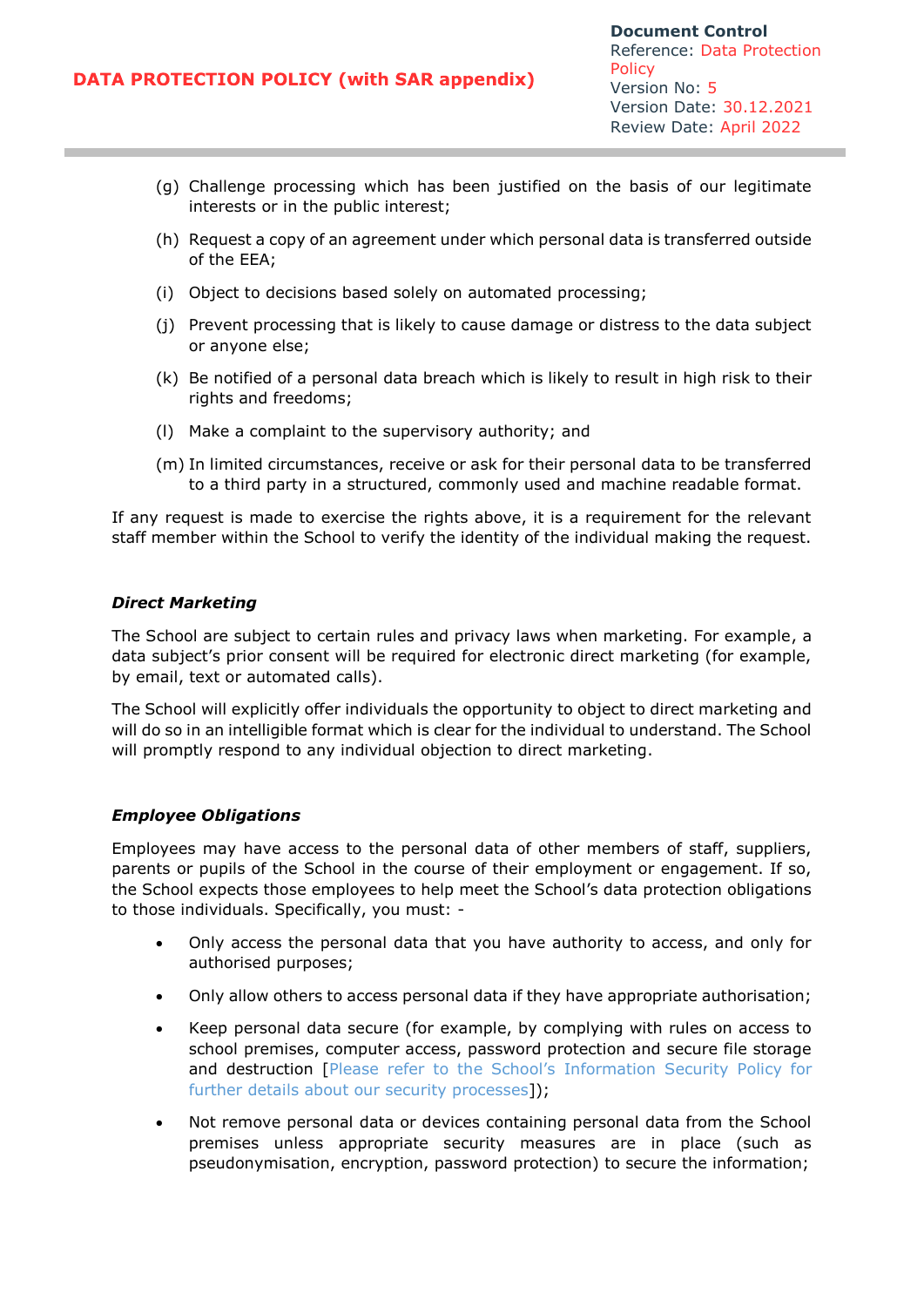• Not store personal information on local drives.

## **Section 4 - Accountability**

The School will ensure compliance with data protection principles by implementing appropriate technical and organisational measures. We are responsible for and demonstrate accountability with the UK GDPR principles.

The School have taken the following steps to ensure and document UK GDPR compliance:-

### **Data Protection Officer (DPO)**

Please find below details of the School's Data Protection Officer: -

Data Protection Officer: Judicium Consulting Limited Address: 72 Cannon Street, London, EC4N 6AE Email: [dataservices@judicium.com](mailto:dataservices@judicium.com) Web: www.judiciumeducation.co.uk Telephone: 0203 326 9174 Lead Contact: Craig Stilwell

The DPO is responsible for overseeing this Data Protection Policy and developing datarelated policies and guidelines.

Please contact the DPO with any questions about the operation of this Data Protection Policy or the UK GDPR or if you have any concerns that this policy is not being or has not been followed. In particular, you must always contact the DPO in the following circumstances: -

- (a) If you are unsure of the lawful basis being relied on by the School to process personal data;
- (b) If you need to rely on consent as a fair reason for processing (please see below the section on consent for further detail);
- (c) If you need to draft privacy notices or fair processing notices;
- (d) If you are unsure about the retention periods for the personal data being processed [but would refer you to the School's Data Retention Policy in the first instance];
- (e) If you are unsure about what security measures need to be put in place to protect personal data;
- (f) If there has been a personal data breach [and would refer you to the procedure set out in the School's Data Breach Policy];
- (g) If you are unsure on what basis to transfer personal data outside the EEA;
- (h) If you need any assistance dealing with any rights invoked by a data subject;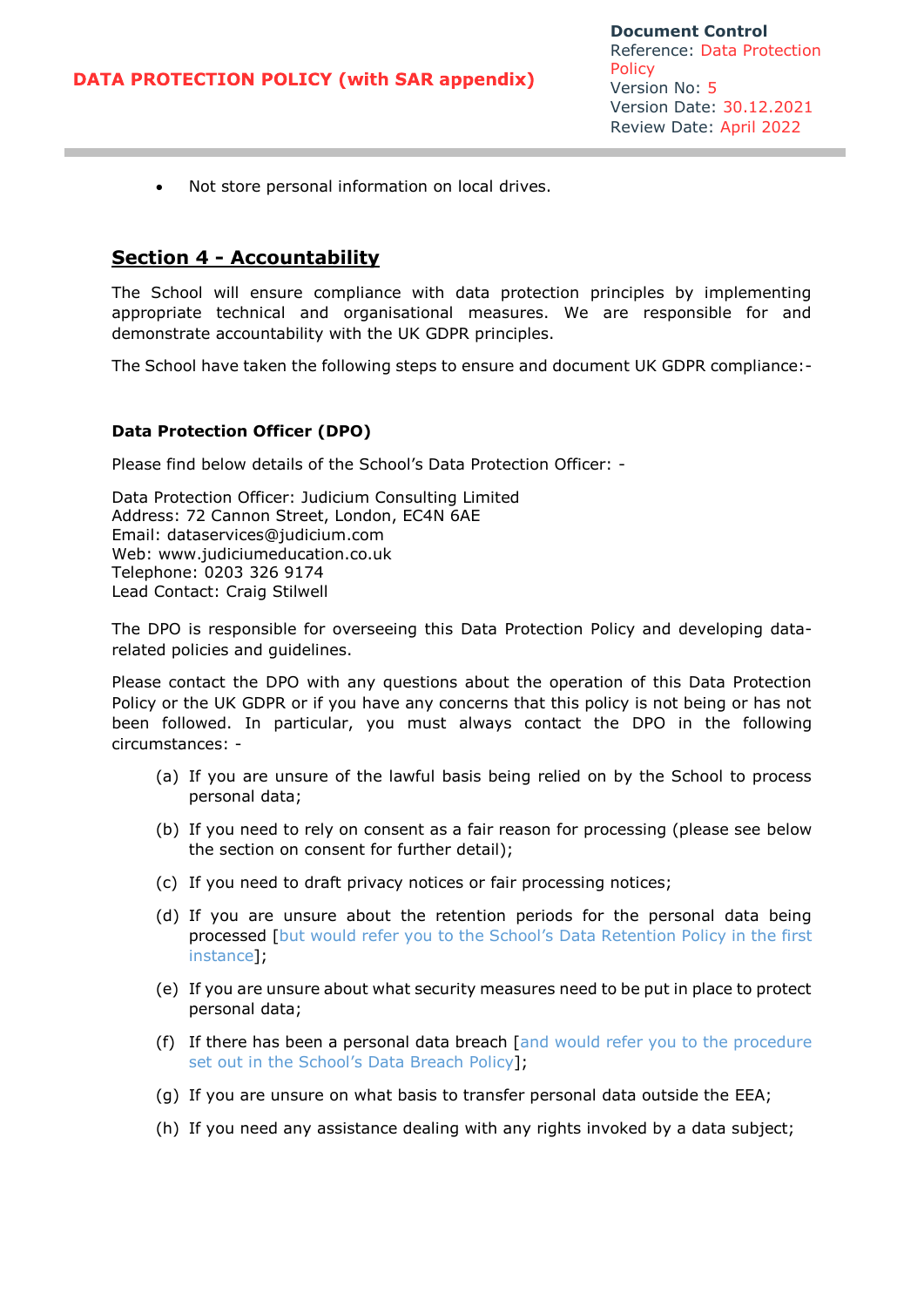- (i) Whenever you are engaging in a significant new (or a change in) processing activity which is likely to require a data protection impact assessment or if you plan to use personal data for purposes other than what it was collected for;
- (j) If you plan to undertake any activities involving automated processing or automated decision making;
- (k) If you need help complying with applicable law when carrying out direct marketing activities;
- (l) If you need help with any contracts or other areas in relation to sharing personal data with third parties.

### **Personal Data Breaches**

The UK GDPR requires the School to notify any applicable personal data breach to the Information Commissioner's Office (ICO).

We have put in place procedures to deal with any suspected personal data breach and will notify data subjects or any applicable regulator where we are legally required to do so.

If you know or suspect that a personal data breach has occurred, do not attempt to investigate the matter yourself. Immediately contact the person designated as the key point of contact for personal data breaches, Elaine Tomlinson, or your DPO.

#### **Transparency and Privacy Notices**

The School will provide detailed, specific information to data subjects. This information will be provided through the School's privacy notices which are concise, transparent, intelligible, easily accessible and in clear and plain language so that a data subject can easily understand them. The School's privacy notices are tailored to suit the data subject and set out information about how the School use their data.

Whenever we collect personal data directly from data subjects, including for human resources or employment purposes, we will provide the data subject with all the information required by the UK GDPR. This includes the identity of the Data Protection Officer, the School's contact details, how and why we will use, process, disclose, protect and retain personal data. This information will be provided within our privacy notices.

When personal data is collected indirectly (for example, from a third party or a publicly available source), where appropriate, we will provide the data subject with the above information as soon as possible after receiving the data. The School will also confirm whether that third party has collected and processed data in accordance with the UK GDPR.

Notifications shall be in accordance with ICO guidance and, where relevant, be written in a form understandable by those defined as "children" under the UK GDPR.

#### **Privacy By Design**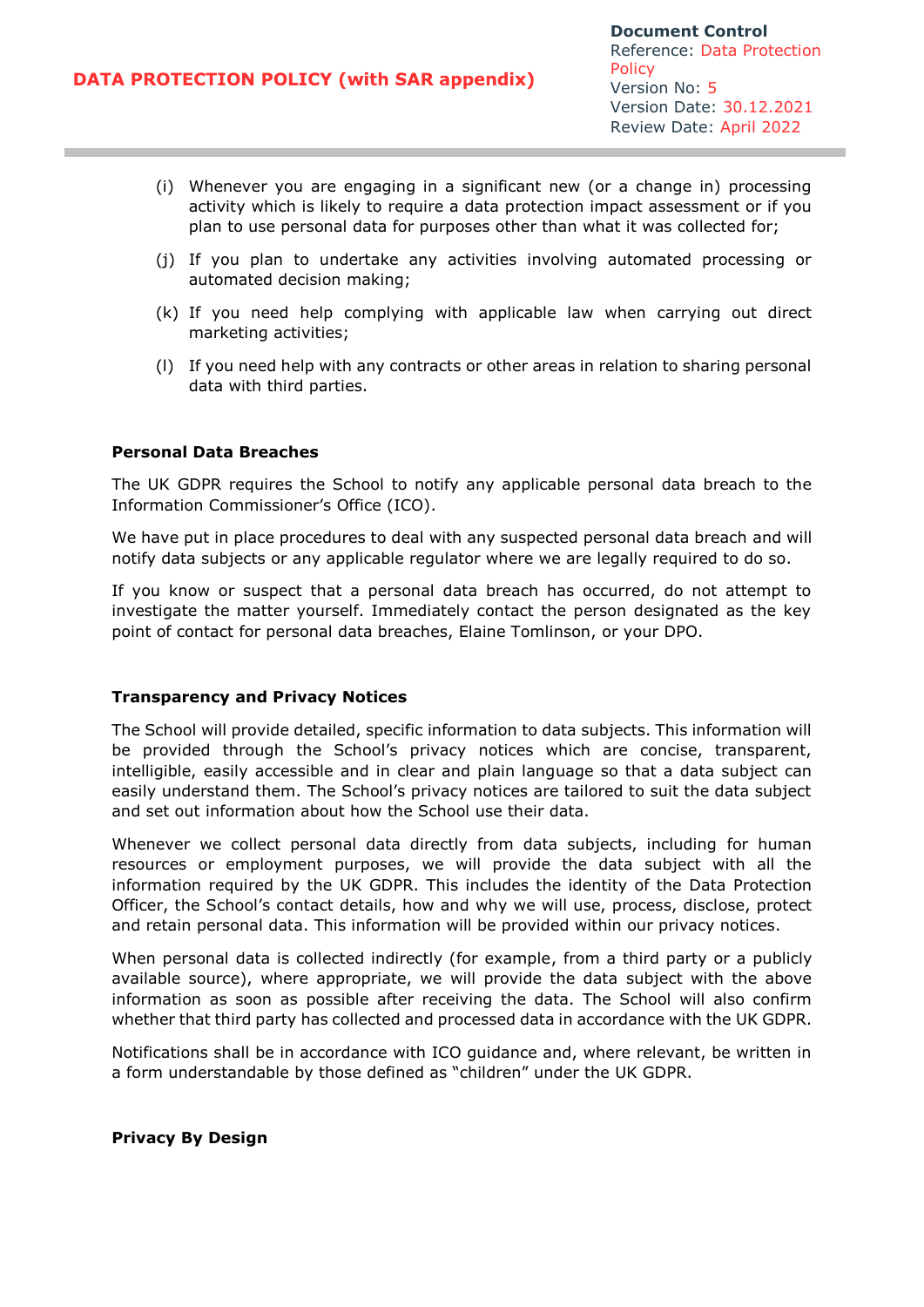The School adopt a privacy by design approach to data protection to ensure that we adhere to data compliance and to implement technical and organisational measures in an effective manner.

Privacy by design is an approach that promotes privacy and data protection compliance from the start. To help us achieve this, the School takes into account the nature and purposes of the processing, any cost of implementation and any risks to rights and freedoms of data subjects when implementing data processes.

### **Data Protection Impact Assessments (DPIAs)**

In order to achieve a privacy by design approach, the School conduct DPIAs for any new technologies or programmes being used by the School which could affect the processing of personal data. In any event, the School carries out DPIAs when required by the UK GDPR in the following circumstances: -

- For the use of new technologies (programs, systems or processes) or changing technologies;
- For the use of automated processing;
- For large scale processing of special category data; and
- For large scale, systematic monitoring of a publicly accessible area (through the use of CCTV).

Our DPIAs contain: -

- A description of the processing, its purposes and any legitimate interests used;
- An assessment of the necessity and proportionality of the processing in relation to its purpose;
- An assessment of the risk to individuals; and
- The risk mitigation measures in place and demonstration of compliance.

### **Record Keeping**

The School are required to keep full and accurate records of our data processing activities. These records include: -

- The name and contact details of the School;
- The name and contact details of the Data Protection Officer;
- Descriptions of the types of personal data used;
- Description of the data subjects;
- Details of the School's processing activities and purposes;
- Details of any third party recipients of the personal data;
- Where personal data is stored;
- Retention periods; and
- Security measures in place.

### **Training**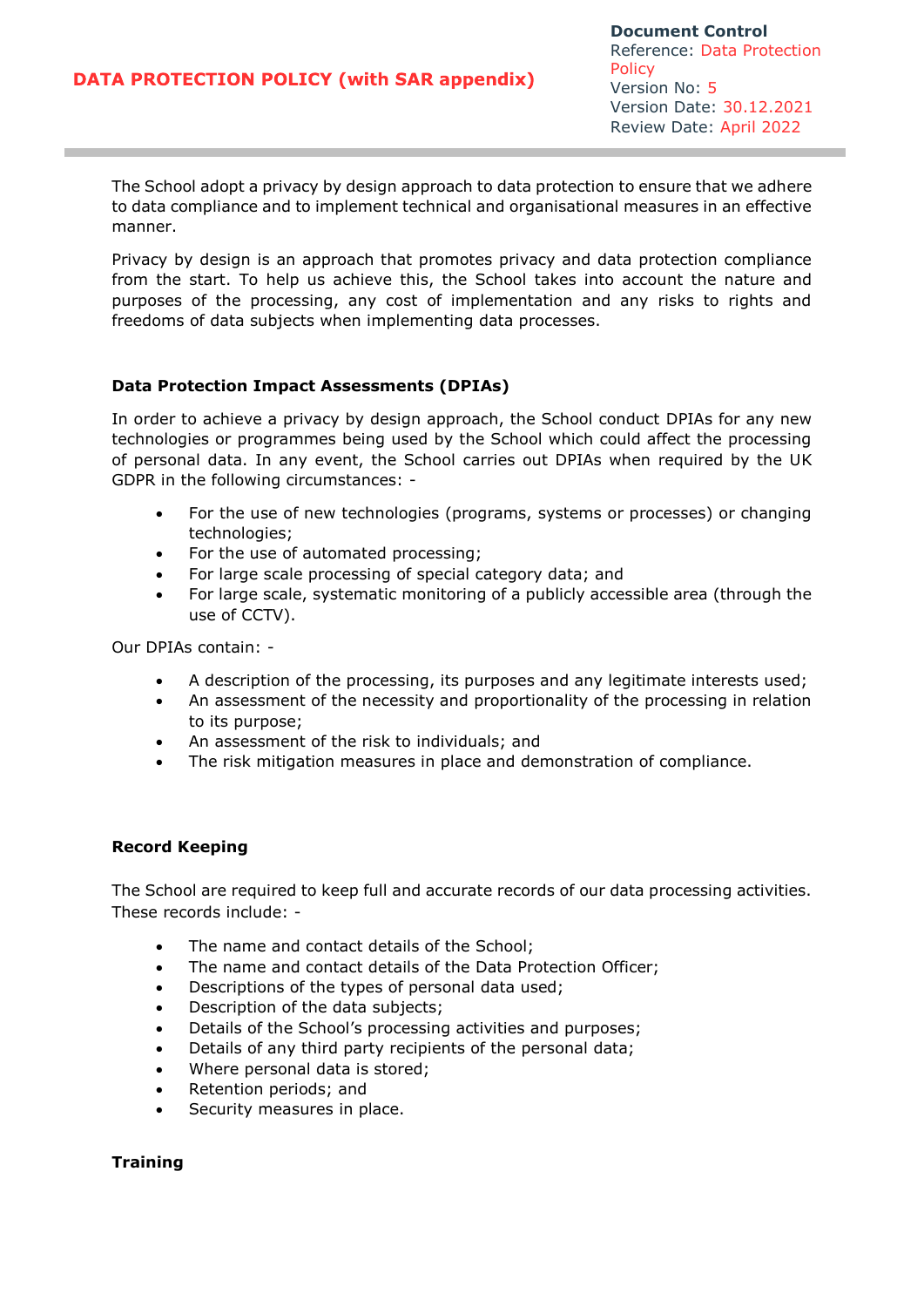The School will ensure all relevant personnel have undergone adequate training to enable them to comply with data privacy laws.

### **Audit**

The School, [through its Data Protection Officer] regularly test our data systems and processes in order to assess compliance. These are done through data audits which take place regularly in order to review use of personal data.

#### **Related Policies**

Staff should refer to the following policies that are related to this Data Protection Policy: -

Social Media Policy

Privacy Notices

Home Working Policy

Information Security Policy

Freedom of Information Policy

Electronic Information and Communications Policy

Data Retention Policy

These policies are also designed to protect personal data and can be found at in the School's Shared Drive within the Policy Folder.

#### **Monitoring**

We will monitor the effectiveness of this and all of our policies and procedures and conduct a full review and update as appropriate.

Our monitoring and review will include looking at how our policies and procedures are working in practice to reduce the risks posed to the School.

## **Section 5 – Automated Processing and Automated Decision Making**

Automated decision making is generally prohibited when a decision has a legal or similar significant effect on an individual unless: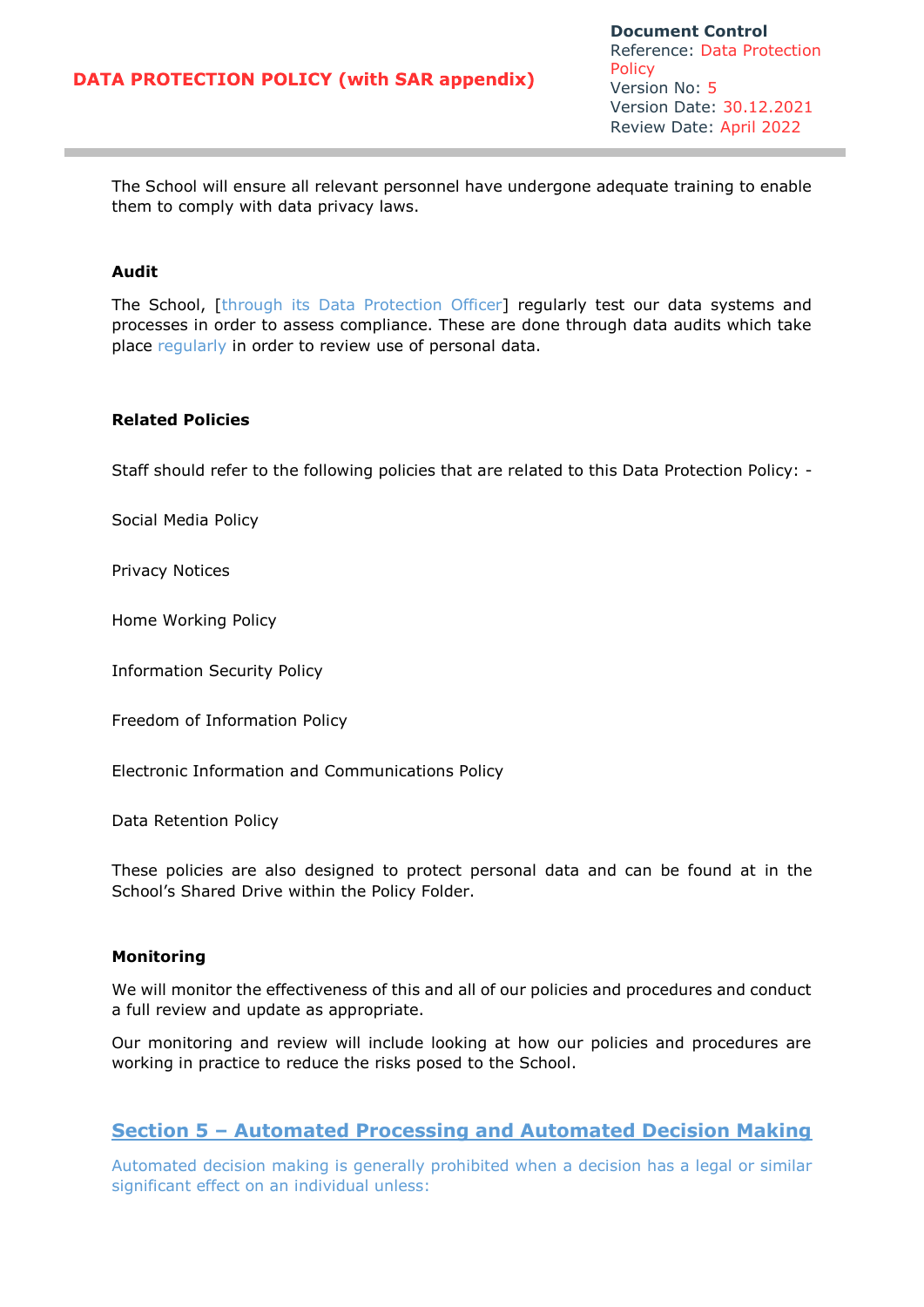- (a) The data subject has given explicit consent;
- (b) The processing is authorised by law; or
- (c) The processing is necessary for the performance of or entering into a contract.

If certain types of sensitive data are being processed, then (b) or (c) above will not be allowed unless it is necessary for the substantial public interest (for example, fraud prevention).

If a decision is to be based solely on automated processing, then data subjects must be informed of their right to object. This right will be explicitly brought to their attention and presented clearly and separately from other information. Further, suitable measures must be put in place to safeguard the data subject's rights and freedoms and legitimate interests.

The School will also inform the data subject of the logic involved in the decision making or profiling, the significance and envisaged consequences and give the data subject the right to request human intervention, express their point of view or challenge the decision.

The School will carry out a data protection impact assessment before any automated processing or automated decision making activities are undertaken.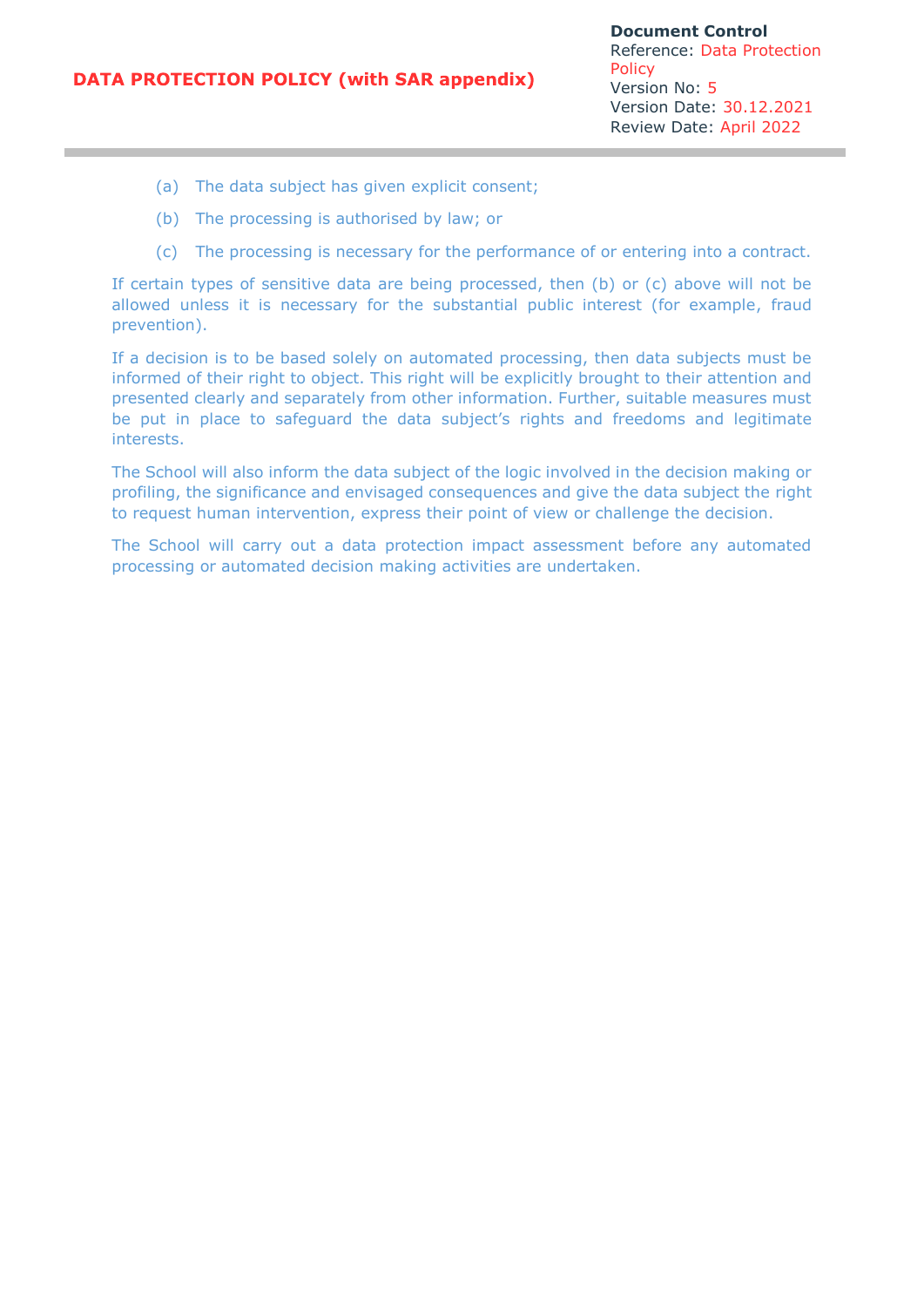## **Appendix 1 – Subject Access Requests**

Under Data Protection Law, Data Subjects have a general right to find out whether the School hold or process personal data about them, to access that data, and to be given supplementary information. This is known as the right of access, or the right to make a data subject access request (SAR). The purpose of the right is to enable the individual to be aware of, and verify, the lawfulness of the processing of personal data that the School are undertaking.

This appendix provides guidance for staff members on how data subject access requests should be handled, and for all individuals on how to make a SAR.

Failure to comply with the right of access under UK GDPR puts both staff and the School at potentially significant risk, and so the School takes compliance with this policy very seriously.

A Data Subject has the right to be informed by the School of the following: -

- (a) Confirmation that their data is being processed;
	- (b) Access to their personal data;
	- (c) A description of the information that is being processed;
	- (d) The purpose for which the information is being processed;
	- (e) The recipients/class of recipients to whom that information is or may be disclosed;
	- (f) Details of the School's sources of information obtained;
	- (g) In relation to any Personal Data processed for the purposes of evaluating matters in relation to the Data Subject that has constituted or is likely to constitute the sole basis for any decision significantly affecting him or her, to be informed of the logic of the Data Controller's decision making. Such data may include, but is not limited to, performance at work, creditworthiness, reliability and conduct; and
	- (h) Other supplementary information.

#### **How to recognise a subject access request**

A data subject access request is a request from an individual (or from someone acting with the authority of an individual, e.g. a solicitor or a parent making a request in relation to information relating to their child):

- for confirmation as to whether the School process personal data about him or her and, if so
- for access to that personal data
- and/or certain other supplementary information

A valid SAR can be both in writing (by letter, email, WhatsApp text) or verbally (e.g. during a telephone conversation). The request may refer to the UK GDPR and/or to 'data protection' and/or to 'personal data' but does not need to do so in order to be a valid request. For example, a letter which states 'please provide me with a copy of information that the School hold about me' will be a data subject access request and should be treated as such.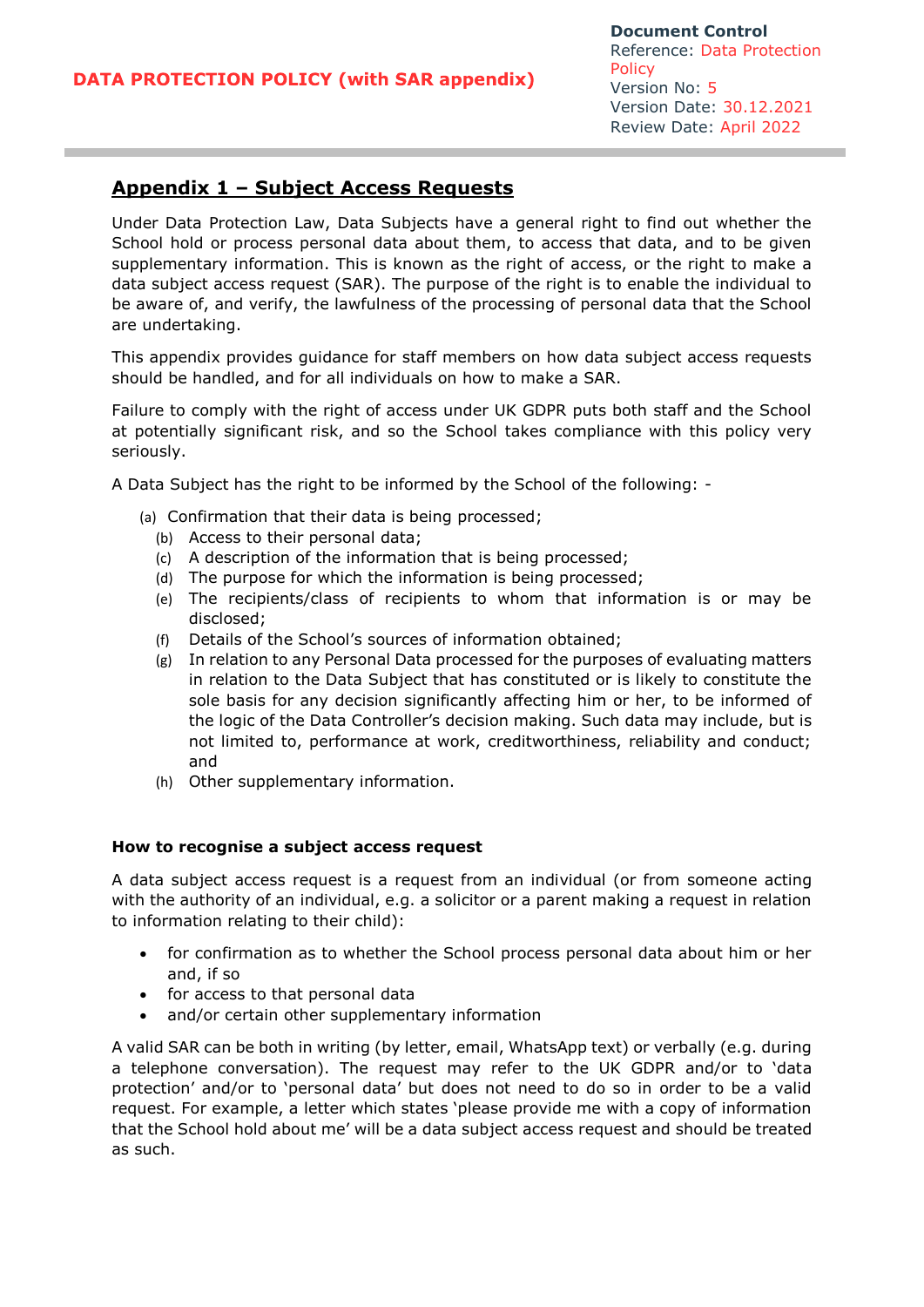A data subject is generally only entitled to access their own personal data, and not information relating to other people.

#### **How to make a data subject access request**

Whilst there is no requirement to do so, we encourage any individuals who wish to make such a request to make the request in writing, detailing exactly the personal data being requested. This allows the School to easily recognise that you wish to make a data subject access request and the nature of your request. If the request is unclear/ vague we may be required to clarify the scope of the request which may in turn delay the start of the time period for dealing with the request.

### **What to do when you receive a data subject access request**

All data subject access requests should be immediately directed to Elaine Tomlinson or Karen Palombella who should contact Judicium as DPO in order to assist with the request and what is required. There are limited timescales within which the School must respond to a request and any delay could result in failing to meet those timescales, which could lead to enforcement action by the Information Commissioner's Office (ICO) and/or legal action by the affected individual without delay and failure to do so may result in disciplinary action taken.

### **Acknowledging the request**

When receiving a SAR the School shall acknowledge the request as soon as possible and inform the requester about the statutory deadline (of one calendar month) to respond to the request.

In addition to acknowledging the request, the School may ask for:

- proof of ID (if needed);
- further clarification about the requested information;
- if it is not clear where the information shall be sent, the School must clarify what address/email address to use when sending the requested information; and/or
- consent (if requesting third party data).

The School should work with their DPO in order to create the acknowledgment.

### **Verifying the identity of a requester or requesting clarification of the request**

Before responding to a SAR, the School will take reasonable steps to verify the identity of the person making the request. In the case of current employees, this will usually be straightforward. The School is entitled to request additional information from a requester in order to verify whether the requester is in fact who they say they are. Where the School has reasonable doubts as to the identity of the individual making the request, evidence of identity may be established by production of a passport, driving license, a recent utility bill with current address, birth/marriage certificate, credit card or a mortgage statement.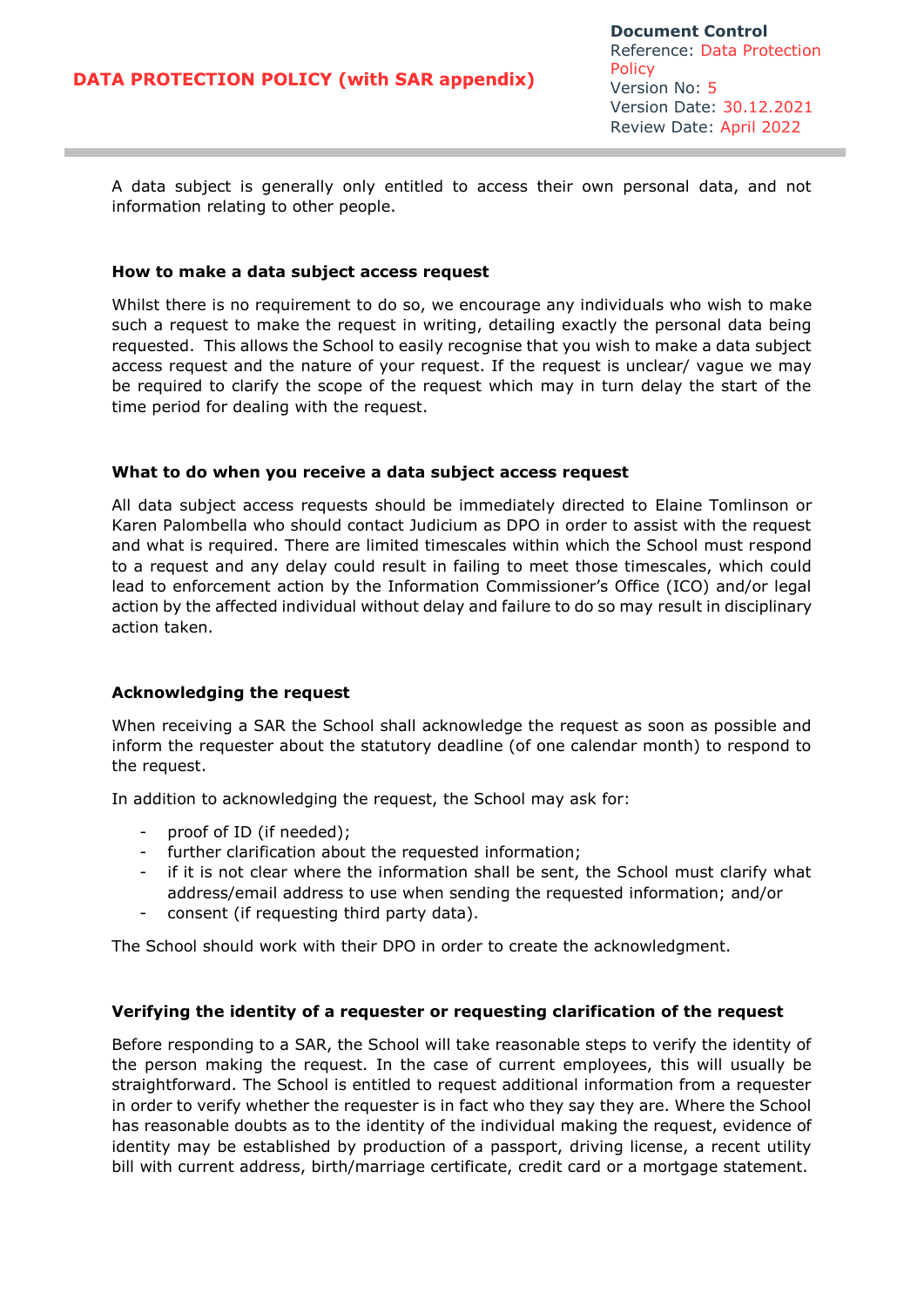If an individual is requesting a large amount of data the School may ask the requester for more information for the purpose of clarifying the request, but the requester shall never be asked why the request has been made. The School shall let the requestor know as soon as possible where more information is needed before responding to the request.

In both cases, the period of responding begins when the additional information has been received. If the School do not receive this information, they will be unable to comply with the request.

### **Requests made by third parties or on behalf of children**

The school need to be satisfied that the third party making the request is entitled to act on behalf of the individual, but it is the third party's responsibility to provide evidence of this entitlement. This might be a written authority to make the request or it might be a more general power of attorney. The School may also require proof of identity in certain circumstances.

If the School is in any doubt or has any concerns as to providing the personal data of the data subject to the third party, then it should provide the information requested directly to the data subject. It is then a matter for the data subject to decide whether to share this information with any third party.

When requests are made on behalf of children, it is important to note that even if a child is too young to understand the implications of subject access rights, it is still the right of the child, rather than of anyone else such as a parent or guardian, to have access to the child's personal data. Before responding to a SAR for information held about a child, the School should consider whether the child is mature enough to understand their rights. If the school is confident that the child can understand their rights, then the School should usually respond directly to the child or seek their consent before releasing their information.

It shall be assessed if the child is able to understand (in broad terms) what it means to make a subject access request and how to interpret the information they receive as a result of doing so. When considering borderline cases, it should be taken into account, among other things:

- the child's level of maturity and their ability to make decisions like this;
- the nature of the personal data;
- any court orders relating to parental access or responsibility that may apply;
- any duty of confidence owed to the child or young person;
- any consequences of allowing those with parental responsibility access to the child's or young person's information. This is particularly important if there have been allegations of abuse or ill treatment;
- any detriment to the child or young person if individuals with parental responsibility cannot access this information; and
- any views the child or young person has on whether their parents should have access to information about them.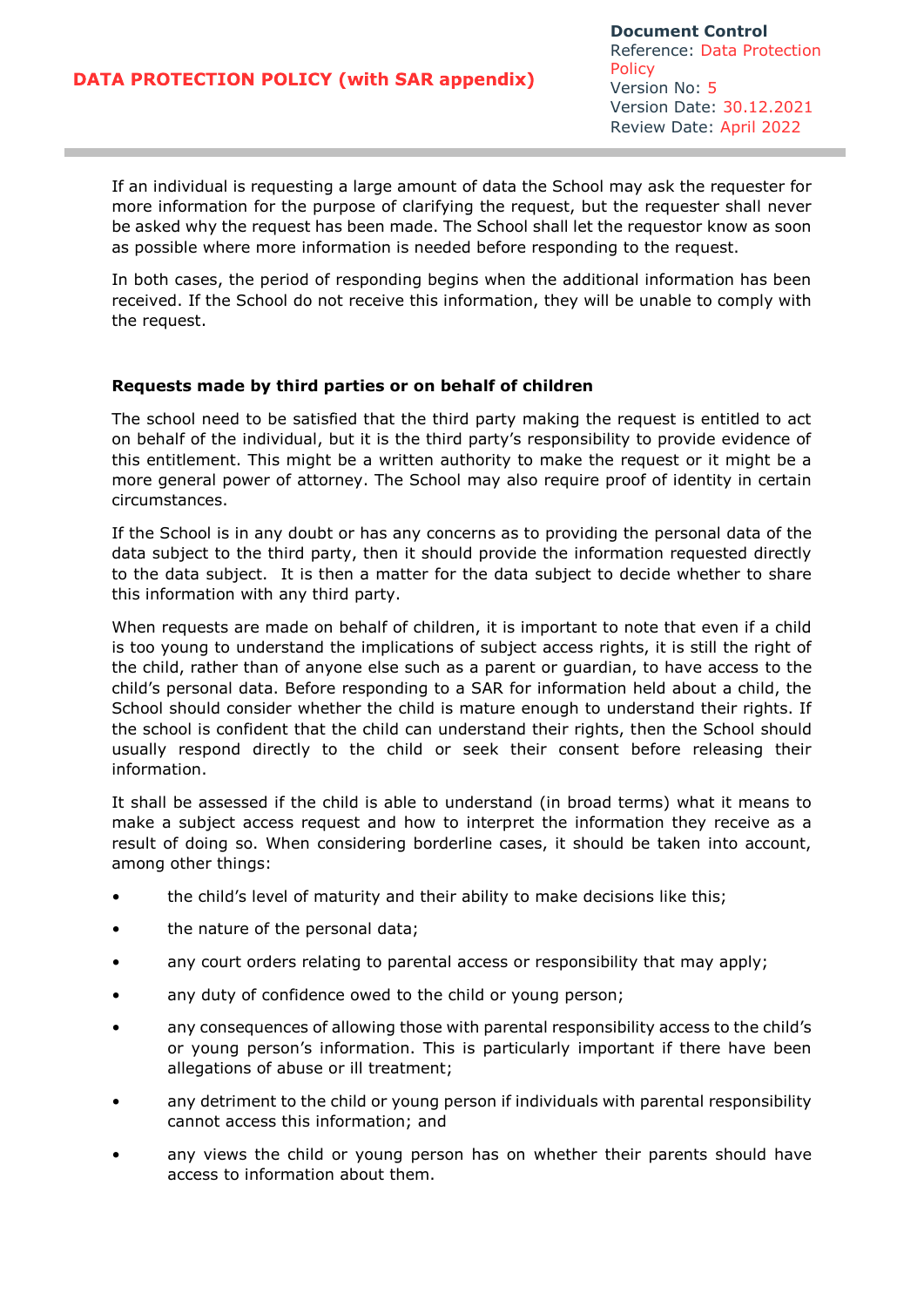Generally, a person aged 12 years or over is presumed to be of sufficient age and maturity to be able to exercise their right of access, unless the contrary is shown. In relation to a child 12 years of age or older, then provided that the School is confident that they understand their rights, and there is no reason to believe that the child does not have the capacity to make a request on their own behalf, the School will require the written authorisation of the child before responding to the requester, or provide the personal data directly to the child.

The School may also refuse to provide information to parents if there are consequences of allowing access to the child's information – for example if it is likely to cause detriment to the child.

### **Fee for responding to a SAR**

The School will usually deal with a SAR free of charge. Where a request is considered to be manifestly unfounded or excessive a fee to cover administrative costs may be requested. If a request is considered to be manifestly unfounded or unreasonable the School will inform the requester why this is considered to be the case and that the School will charge a fee for complying with the request.

A fee may also be requested in relation to repeat requests for copies of the same information. In these circumstances a reasonable fee will be charged taking into account the administrative costs of providing the information.

If a fee is requested, the period of responding begins when the fee has been received.

#### **Time Period for Responding to a SAR**

The School has one calendar month to respond to a SAR. This will run from the day that the request was received or from the day when any additional identification or other information requested is received, or payment of any required fee has been received.

The circumstances where the School is in any reasonable doubt as to the identity of the requester, this period will not commence unless and until sufficient information has been provided by the requester as to their identity, and in the case of a third party requester, the written authorisation of the data subject has been received.

The period for response may be extended by a further two calendar months in relation to complex requests. What constitutes a complex request will depend on the particular nature of the request. The DPO must always be consulted in determining whether a request is sufficiently complex as to extend the response period.

Where a request is considered to be sufficiently complex as to require an extension of the period for response, the School will need to notify the requester within one calendar month of receiving the request, together with reasons as to why this extension is considered necessary.

#### **School closure periods**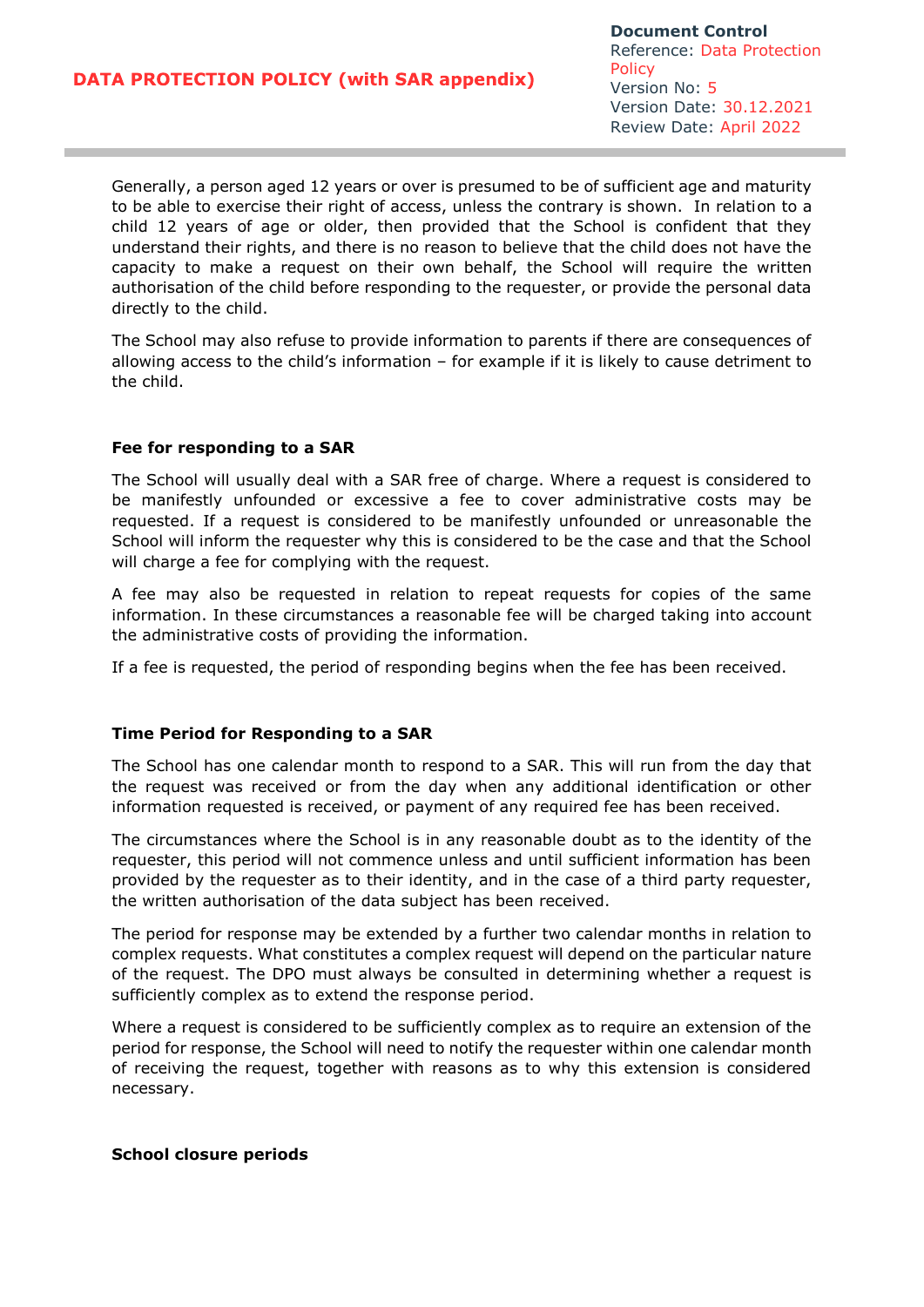Requests received during or just before school closure periods may not be able to be responded to within the one calendar month response period. This is because the School will be closed and no one will be on site to comply with the request. We do not review emails during this period. As a result, it is unlikely that your request will be able to be dealt with during this time. We may not be able to acknowledge your request during this time (i.e. until a time when we receive the request), however, if we can acknowledge the request we may still not be able to deal with it until the School re-opens. The School will endeavour to comply with requests as soon as possible and will keep in communication with you as far as possible. If your request is urgent, please provide your request during term times and not during/close to closure periods.

### **Information to be provided in response to a request**

The individual is entitled to receive access to the personal data we process about him or her and the following information:

- the purpose for which we process the data;
- the recipients or categories of recipient to whom the personal data has been or will be disclosed, in particular where those recipients are in third countries or international organisations;
- where possible, the period for which it is envisaged the personal data will be stored, or, if not possible, the criteria used to determine that period;
- the fact that the individual has the right:
	- o to request that the Company rectifies, erases or restricts the processing of his personal data; or
	- o to object to its processing;
	- $\circ$  to lodge a complaint with the ICO;
	- $\circ$  where the personal data has not been collected from the individual, any information available regarding the source of the data;
	- $\circ$  any automated decision we have taken about him or her together with meaningful information about the logic involved, as well as the significance and the envisaged consequences of such processing for him or her.

The information should be provided in a way that is concise, transparent, easy to understand and easy to access using clear and plain language, with any technical terms, abbreviations or codes explained. The response shall be given in writing if the SAR was made in writing in a commonly-used electronic format.

The information that the School are required to supply in response to a SAR must be supplied by reference to the data in question at the time the request was received. However, as the School have one month in which to respond the School is allowed to take into account any amendment or deletion made to the personal data between the time the request is received and the time the personal data is supplied if such amendment or deletion would have been made regardless of the receipt of the SAR.

The School is therefore, allowed to carry out regular housekeeping activities even if this means deleting or amending personal data after the receipt of a SAR. The School is not allowed to amend or delete data to avoid supplying the data.

#### **How to locate information**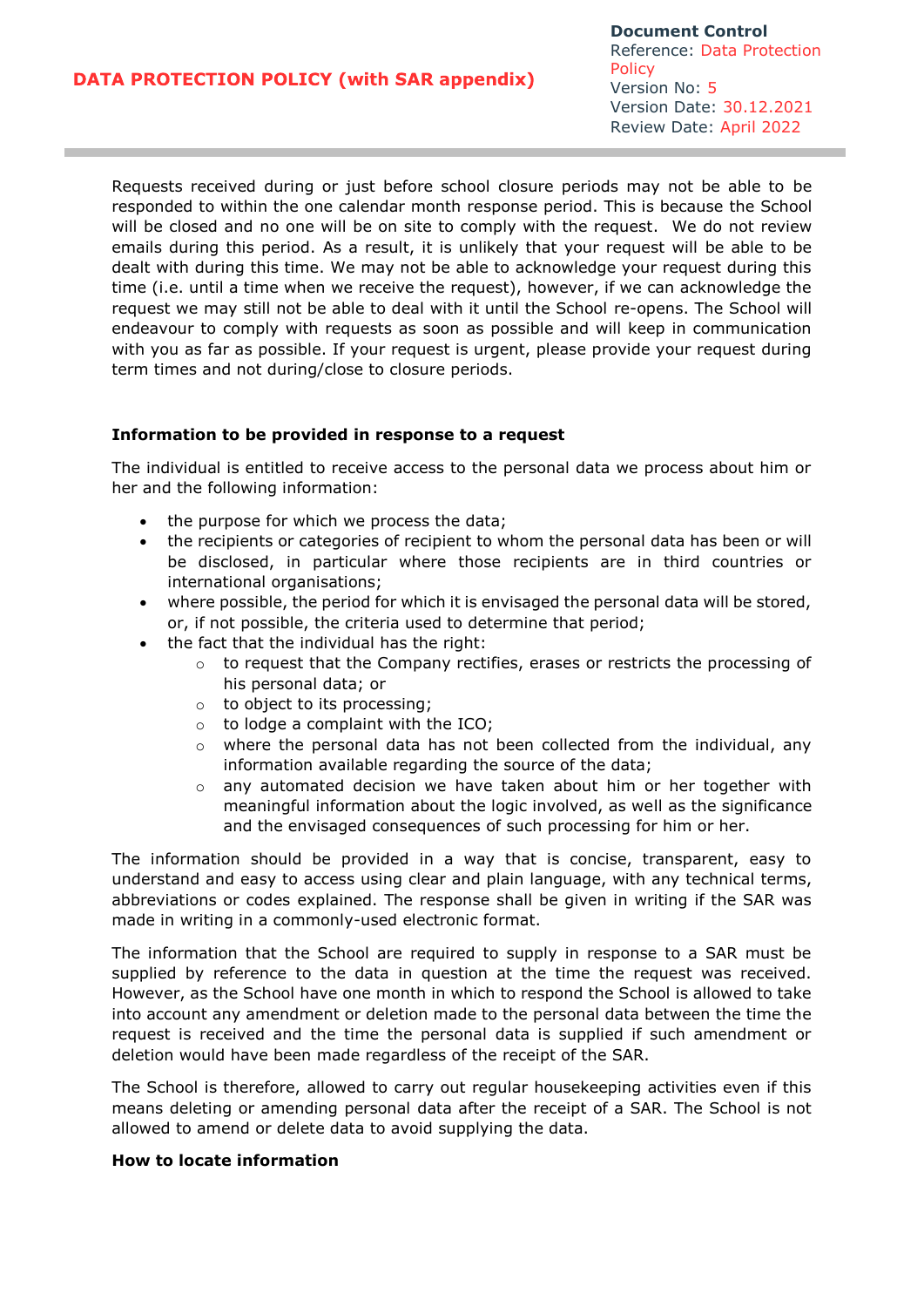The personal data the School need to provide in response to a data subject access request may be located in several of the electronic and manual filing systems. This is why it is important to identify at the outset the type of information requested so that the search can be focused.

Depending on the type of information requested, the School may need to search all or some of the following:

- electronic systems, e.g. databases, networked and non-networked computers, servers, customer records, human resources system, email data, back up data, CCTV;
- manual filing systems in which personal data is accessible according to specific criteria, e.g. chronologically ordered sets of manual records containing personal data;
- data systems held externally by our data processors;
- occupational health records;
- pensions data;
- share scheme information ;
- insurance benefit information.

The School should search these systems using the individual's name, employee number or other personal identifier as a search determinant.

#### **Protection of third parties -exemptions to the right of subject access**

There are circumstances where information can be withheld pursuant to a SAR. These specific exemptions and requests should be considered on a case by case basis.

The School will consider whether it is possible to redact information so that this does not identify those third parties. If their data cannot be redacted (for example, after redaction it is still obvious who the data relates to) then the School do not have to disclose personal data to the extent that doing so would involve disclosing information relating to another individual (including information identifying the other individual as the source of information) who can be identified from the information unless:

- the other individual has consented to the disclosure; or
- it is reasonable to comply with the request without that individual's consent.

In determining whether it is reasonable to disclose the information without the individuals consent, all of the relevant circumstances will be taken into account, including:

- the type of information that they would disclose;
- any duty of confidentiality they owe to the other individual;
- any steps taken to seek consent from the other individual;
- whether the other individual is capable of giving consent; and
- any express refusal of consent by the other individual.

It needs to be decided whether it is appropriate to disclose the information in each case. This decision will involve balancing the data subject's right of access against the other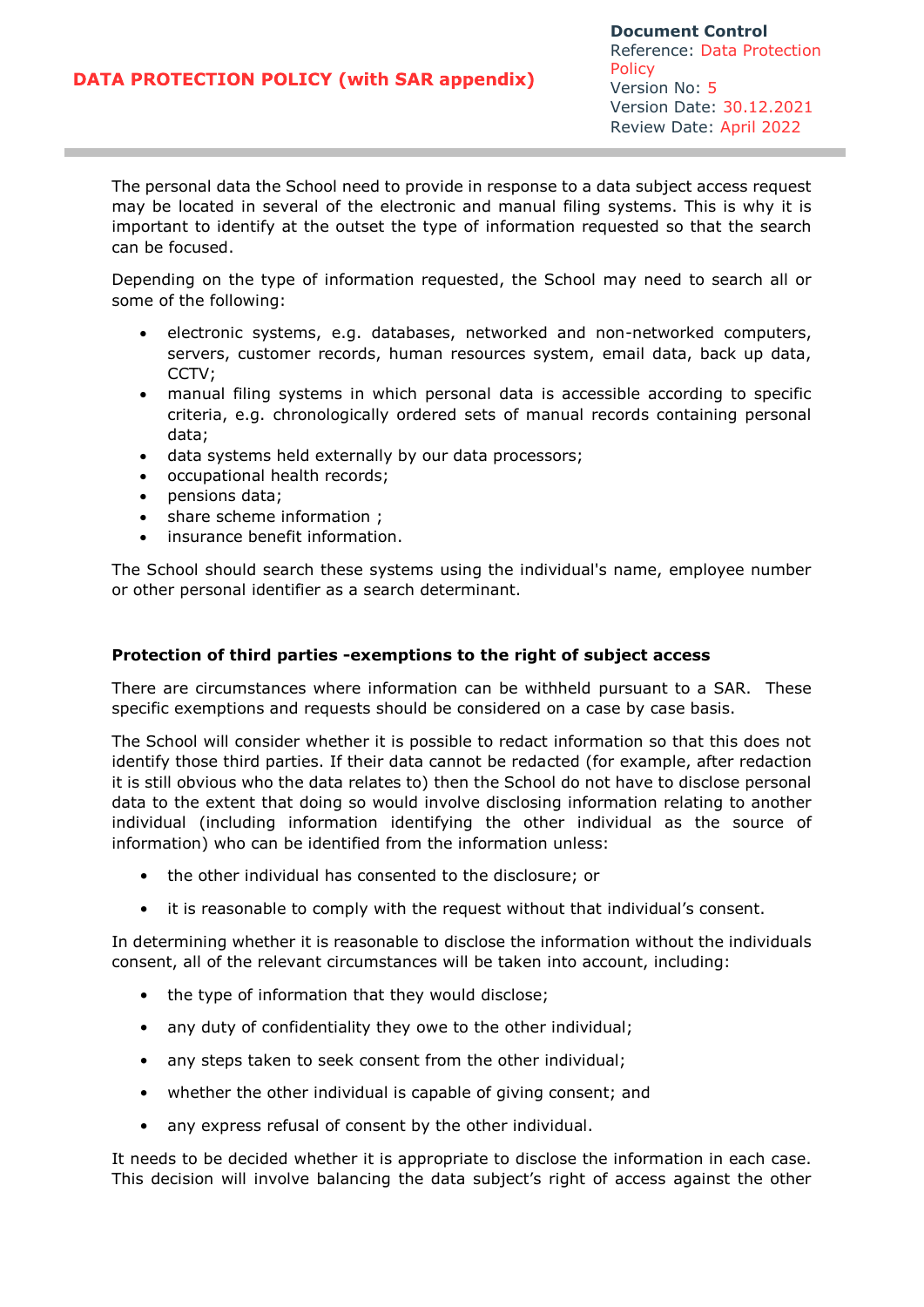individual's rights. If the other person consents to the school disclosing the information about them, then it would be unreasonable not to do so. However, if there is no such consent, the school must decide whether to disclose the information anyway. If there are any concerns in this regard then the DPO should be consulted.

### **Other exemptions to the right of subject access**

In certain circumstances the School may be exempt from providing some or all of the personal data requested. These exemptions are described below and should only be applied on a case-by-case basis after a careful consideration of all the facts.

Crime detection and prevention: The School do not have to disclose any personal data being processed for the purposes of preventing or detecting crime; apprehending or prosecuting offenders; or assessing or collecting any tax or duty.

Confidential references: The School do not have to disclose any confidential references given to third parties for the purpose of actual or prospective:

- education, training or employment of the individual;
- appointment of the individual to any office; or
- provision by the individual of any service

This exemption does not apply to confidential references that the School receive from third parties. However, in this situation, granting access to the reference may disclose the personal data of another individual (i.e. the person giving the reference), which means that the School must consider the rules regarding disclosure of third-party data set out above before disclosing the reference.

Legal professional privilege: The School do not have to disclose any personal data which are subject to legal professional privilege.

Management forecasting: The School do not have to disclose any personal data processed for the purposes of management forecasting or management planning to assist us in the conduct of any business or any other activity.

Negotiations: The School do not have to disclose any personal data consisting of records of intentions in relation to any negotiations with the individual where doing so would be likely to prejudice those negotiations.

#### **Refusing to respond to a request**

The school can refuse to comply with a request if the request is manifestly unfounded or excessive*,* taking into account whether the request is repetitive in nature.

If a request is found to be manifestly unfounded or excessive the school can:

- request a "reasonable fee" to deal with the request; or
- refuse to deal with the request.

In either case the school need to justify the decision and inform the requestor about the decision.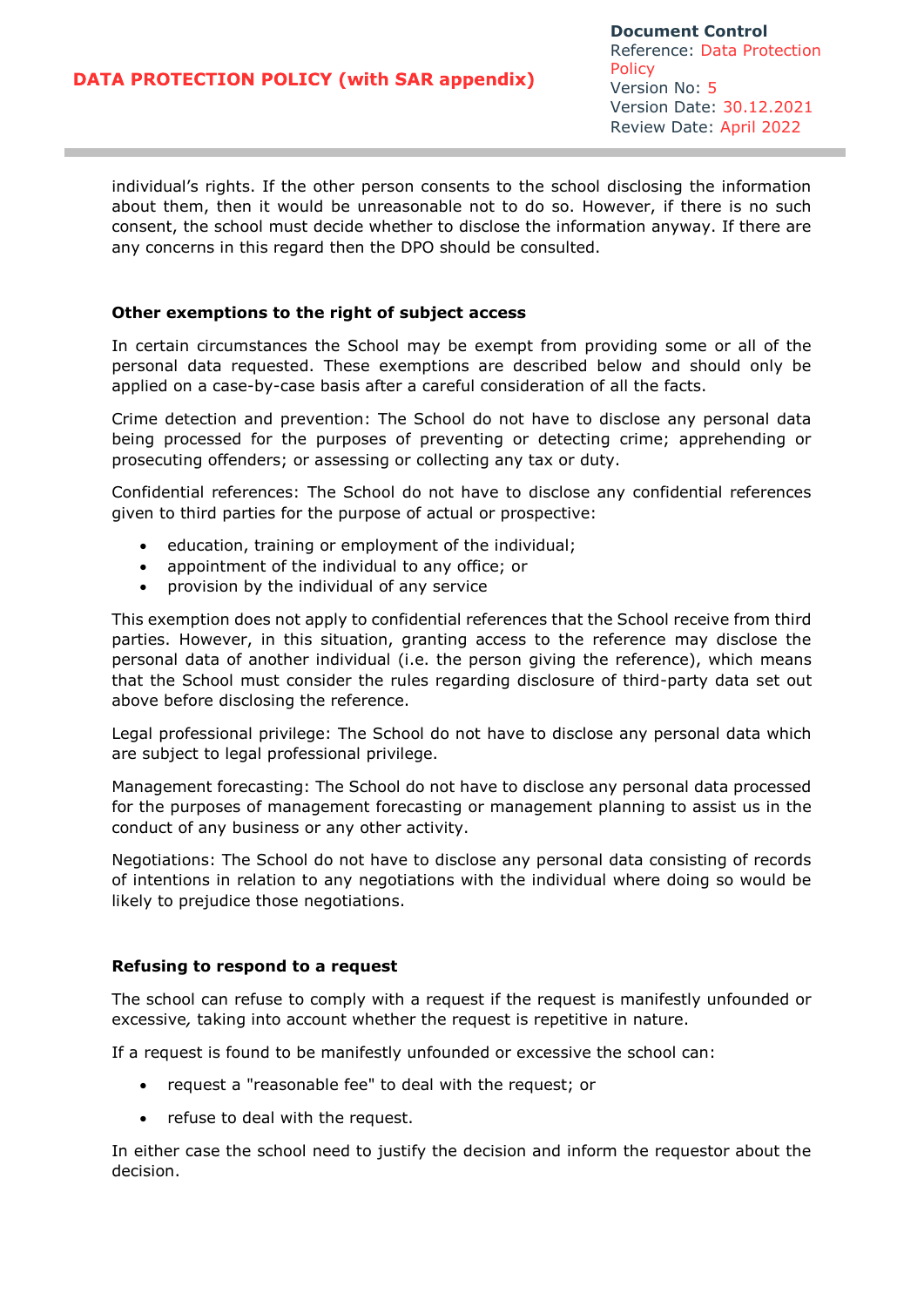The reasonable fee should be based on the administrative costs of complying with the request. If deciding to charge a fee the school should contact the individual promptly and inform them. The school do not need to comply with the request until the fee has been received.

#### **Record keeping**

A record of all subject access requests shall be kept by the School Business Manager. The record shall include the date the SAR was received, the name of the requester, what data the School sent to the requester and the date of the response.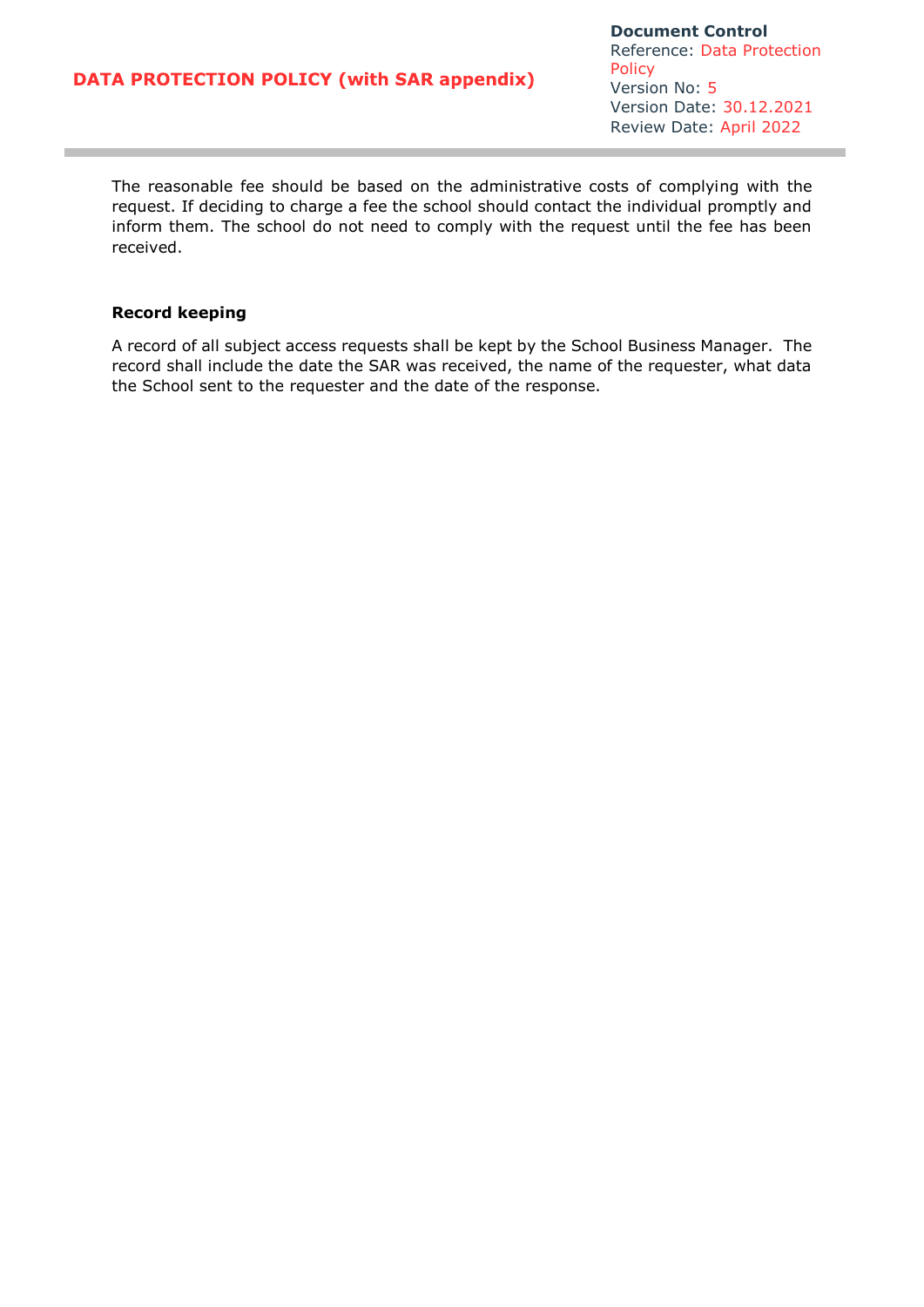# **Appendix 2 – Subject Access Request Form**

The Data Protection Act 2018 provides you, the data subject, with a right to receive a copy of the data/information we hold about you or to authorise someone to act on your behalf. Please complete this form if you wish to make a request for your data. Your request will normally be processed within one calendar month upon receipt of a fully completed form and proof of identity.

### **Proof of Identity**

We require proof of your identity before we can disclose personal data. Proof of your identity should include a copy of a document such as your birth certificate, passport, driving licence, official letter addressed to you at your address e.g. bank statement, recent utilities bill or council tax bill. The document should include your name, date of birth and current address. If you have changed your name, please supply relevant documents evidencing the change.

### **Section 1**

Please fill in the details of the data subject (i.e. the person whose data you are requesting). If you are not the data subject and you are applying on behalf of someone else, please fill in the details of the data subject below and not your own.

| Title                        |  |
|------------------------------|--|
| Surname/Family<br>Name       |  |
| Name(s)<br>First<br>Forename |  |
| Date of Birth                |  |
| Address                      |  |
| Post Code                    |  |
| Phone Number                 |  |
| Email address                |  |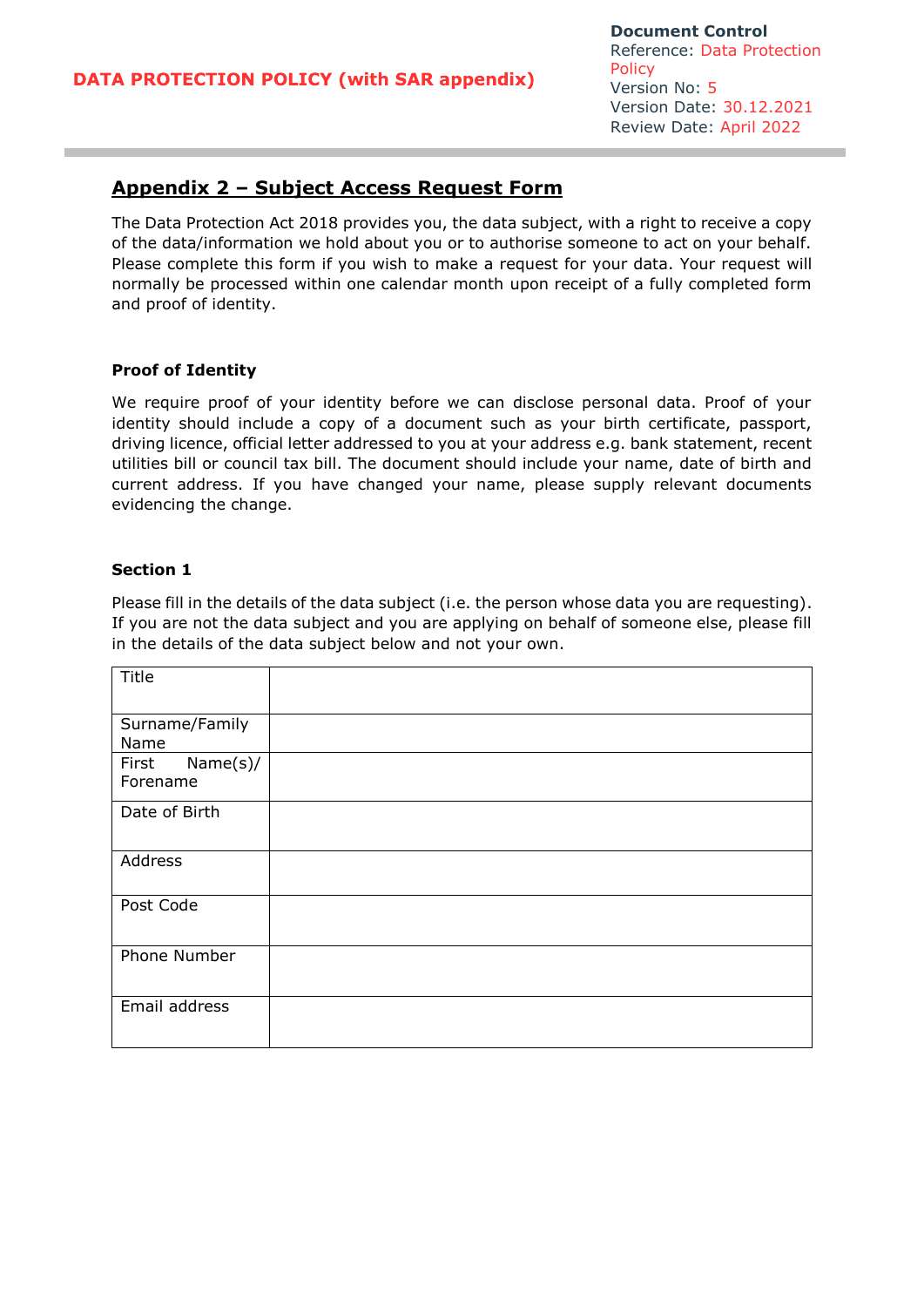**Document Control** Reference: Data Protection **Policy** Version No: 5 Version Date: 30.12.2021 Review Date: April 2022

I am enclosing the following copies as proof of identity (please tick the relevant box):

- **Birth certificate**
- Driving licence
- Passport
- □ An official letter to my address

### **Personal Information**

*If you only want to know what information is held in specific records, please indicate in the box below. Please tell us if you know in which capacity the information is being held, together with any names or dates you may have. If you do not know exact dates, please give the year(s) that you think may be relevant.* 

**Details:** 

### **Employment records**:

If you are, or have been employed by the School and are seeking personal information in relation to your employment please provide details of your staff number, unit, team, dates of employment etc.

**Details:**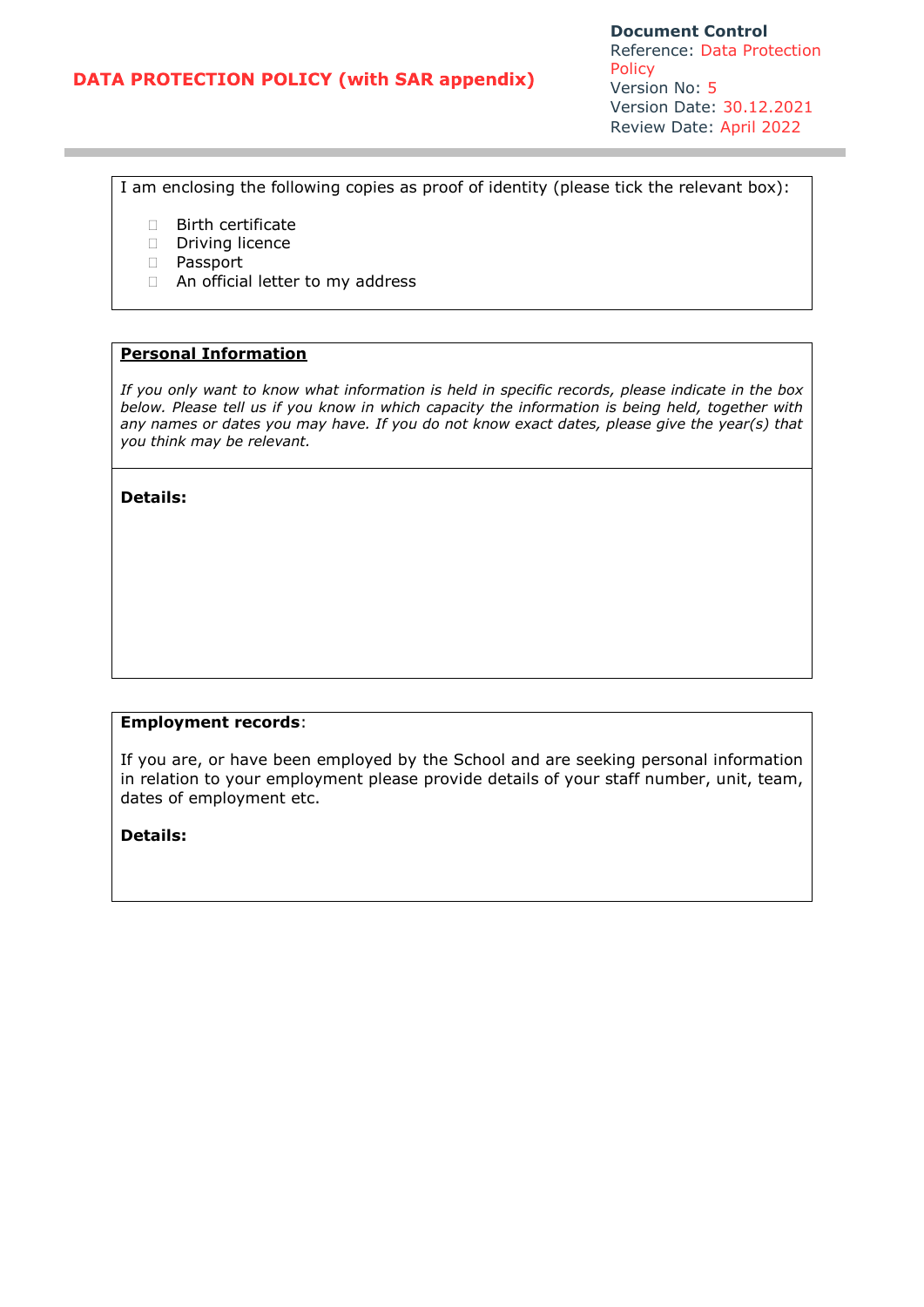### **Section 2**

Please complete this section of the form with your details if you are acting on behalf of someone else (i.e. the data subject).

If you are **NOT** the data subject, but an agent appointed on their behalf, you will need to provide evidence of your identity as well as that of the data subject and proof of your right to act on their behalf.

| Title              |  |
|--------------------|--|
| Family<br>Surname/ |  |
| Name               |  |
| First              |  |
| Name(s)/Forenames  |  |
| Date of Birth      |  |
| Address            |  |
| Post Code          |  |
| Phone Number       |  |

I am enclosing the following copies as proof of identity (please tick the relevant box):

- Birth certificate
- Driving licence
- Passport
- □ An official letter to my address

**What is your relationship to the data subject?** (e.g. parent, carer, legal representative)

I am enclosing the following copy as proof of legal authorisation to act on behalf of the data subject:

- □ Letter of authority
- □ Lasting or Enduring Power of Attorney
- $\Box$  Evidence of parental responsibility
- □ Other (give details):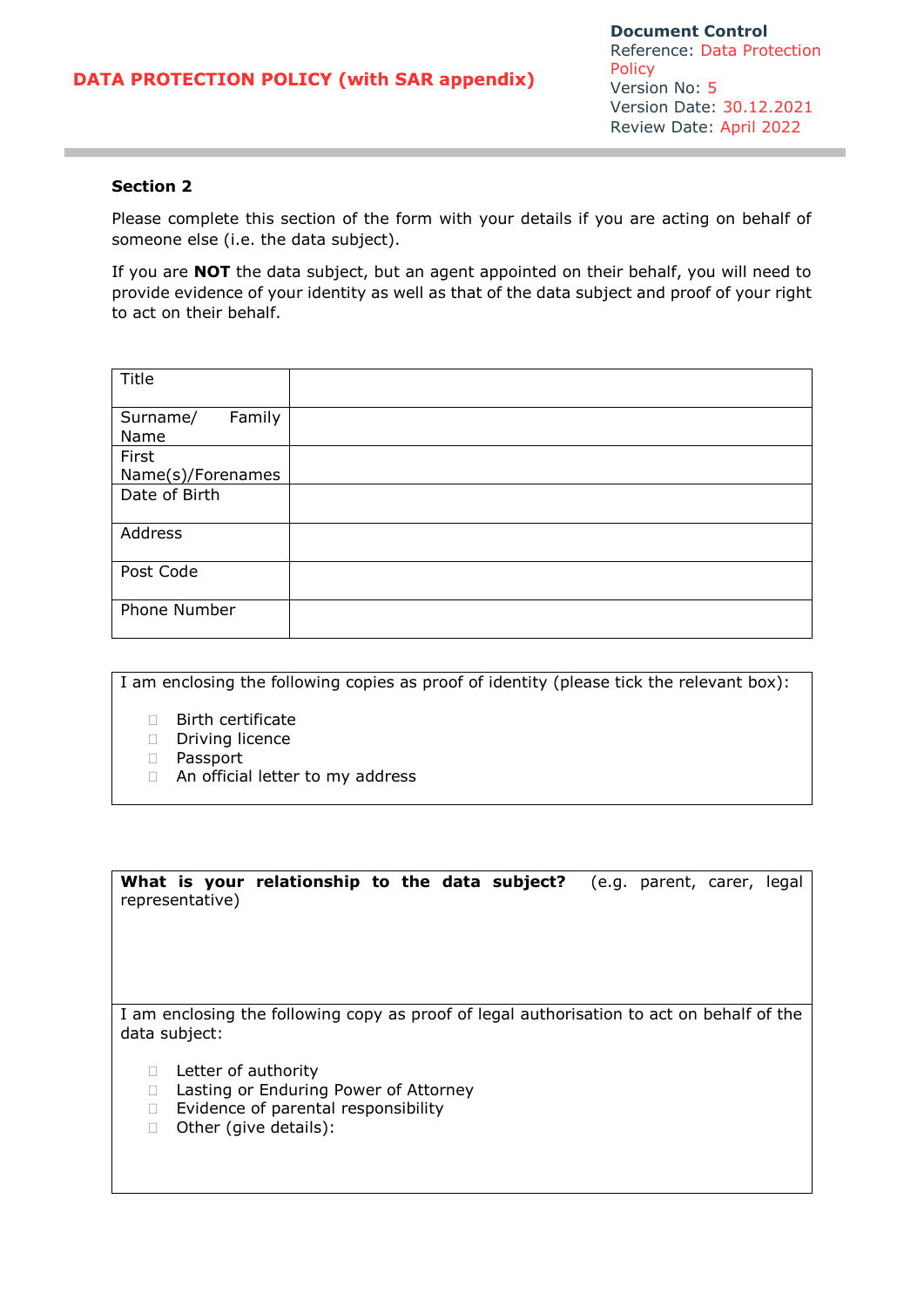**Document Control** Reference: Data Protection Policy Version No: 5 Version Date: 30.12.2021 Review Date: April 2022

### **Section 3**

Please describe as detailed as possible what data you request access to (e.g. time period, categories of data, information relating to a specific case, paper records, electronic records).

#### I wish to:

- $\Box$  Receive the information by post\*
- $\Box$  Receive the information by email
- $\Box$  Collect the information in person
- □ View a copy of the information only
- Go through the information with a member of staff

\*Please be aware that if you wish us to post the information to you, we will take every care to ensure that it is addressed correctly. However, we cannot be held liable if the information is lost in the post or incorrectly delivered or opened by someone else in your household. Loss or incorrect delivery may cause you embarrassment or harm if the information is 'sensitive'.

Please send your completed form and proof of identity by email to: [office@broadsquare.liverpool.sch.uk](mailto:office@broadsquare.liverpool.sch.uk)